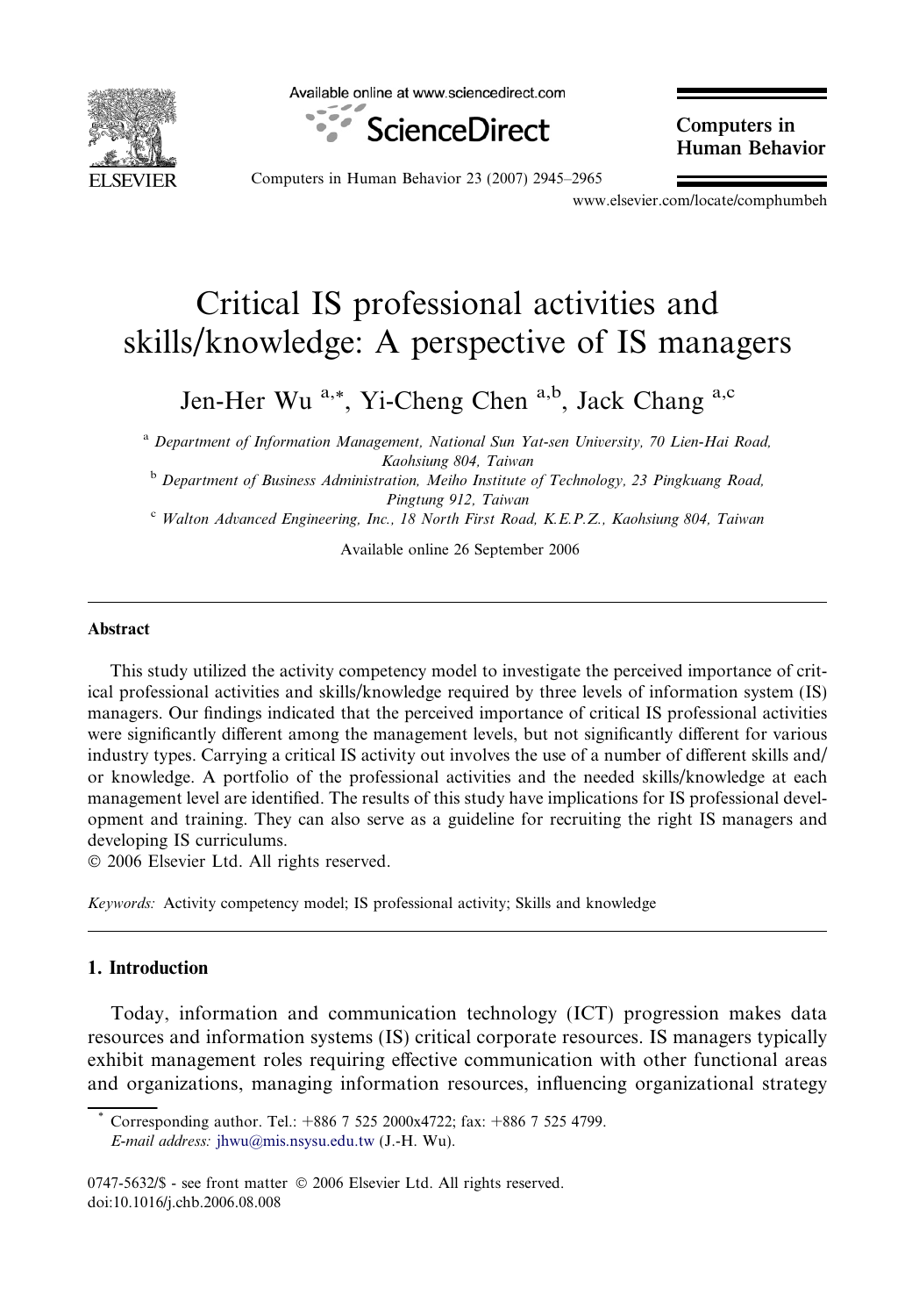and responsibility for the information technology (IT) planning to cope with the firm's competitive environment (Longenecker  $\&$  Fink, 2001). To meet a firm's information needs, IS managers must know exactly what they should be doing in their positions and have the requisite skills and knowledge to operate and manage their IS resources effectively.

Information technology applications in the business environment have changed and continue to change dramatically [\(Lee, Koh, Yen, & Tang, 2002](#page-19-0)). This forces IS educators, instructional technologists and practitioners to reevaluate and acquire compulsory knowledge, skills, abilities on a regular basis ([Couger et al., 1995; King, 2002; Lee, Trauth, &](#page-19-0) [Farwell, 1995; Tennyson, 2001](#page-19-0)). Some analyses of progressive human resource management (HRM) practices suggested that these practices enhance organizational productivity and profitability by improving the knowledge, skill, and motivation of employees ([Jack](#page-19-0)[son, Schuler, & Rivero, 1989; Neal & Griffin, 1999\)](#page-19-0). Hence, obtaining and retaining IS managers with the critical professional activities and the skills and knowledge required to support the organization effectively is an important challenge.

Within the IS HRM literature, a substantial body of research has examined either on the issues of roles and functions (e.g., [Brown, 1999; Grover, Jeong, Kettinger, & Lee,](#page-18-0) [1993; Karimi, Gupta, & Somers, 1996\)](#page-18-0), critical activities or capabilities (e.g., [Benamati](#page-18-0) [& Lederer, 2001; Earl & Feeny, 1994; Feeny & Willcocks, 1998; van der Heijden, 2001](#page-18-0)) important to a CIO or an IS manager or critical skills/knowledge (e.g., [Lee et al., 1995,](#page-19-0) [2002; Nelson, 1991; Oser, Gualtieri, Cannon-Bowers, & Salas, 1999; Todd, McKeen, &](#page-19-0) [Gallupe, 1995; Trauth, Farwell, & Lee, 1993](#page-19-0)) to an IS manager. However, prior researches do not holistically answer what the critical IS professional activities are for each level of management and the proficiency needed in each professional activity in which skills/ knowledge areas. Integrating both factors could provide an even stronger model than either factor standing alone. To address the above challenges, professional development must be provided to IS managers. A successful professional development program is based on clear professional development requirements with systematic training on design and effective program implementation [\(Cuevas, Fiore, Bowers, & Salas, 2004; Kester, Kirsch](#page-19-0)ner, van Merriënboer, & Baumer, 2001; Oser et al., 1999). Therefore, a systematic study of IS professional development requirements for IS managers is keenly needed.

The objectives of this research are, therefore, to utilize the activity competency model to systematically investigate critical IS professional activities and the associated skills/knowledge requirements based on the three management levels (i.e. supervisory, middle and top levels). The remainder of this paper is organized as follows. First, the theoretical foundations of this study are discussed and research hypotheses are developed. This is followed by a description of the methodology employed and a presentation of the findings from this study. The subsequent sections present the discussions and portfolios of IS critical professional activities and skills/knowledge by IS managers' management levels. The last section concludes with the findings, implications, limitations and future research directions.

## 2. Theoretical background

## 2.1. The activity competency model

One way to characterize an IS manager's professional work is in terms the roles an IS manager plays; another is based on the functions that a manager performs. [Wu, Chen, and](#page-20-0) [Lin \(2004\)](#page-20-0) proposed the activity competency model (ACM), derived from *job characteris*-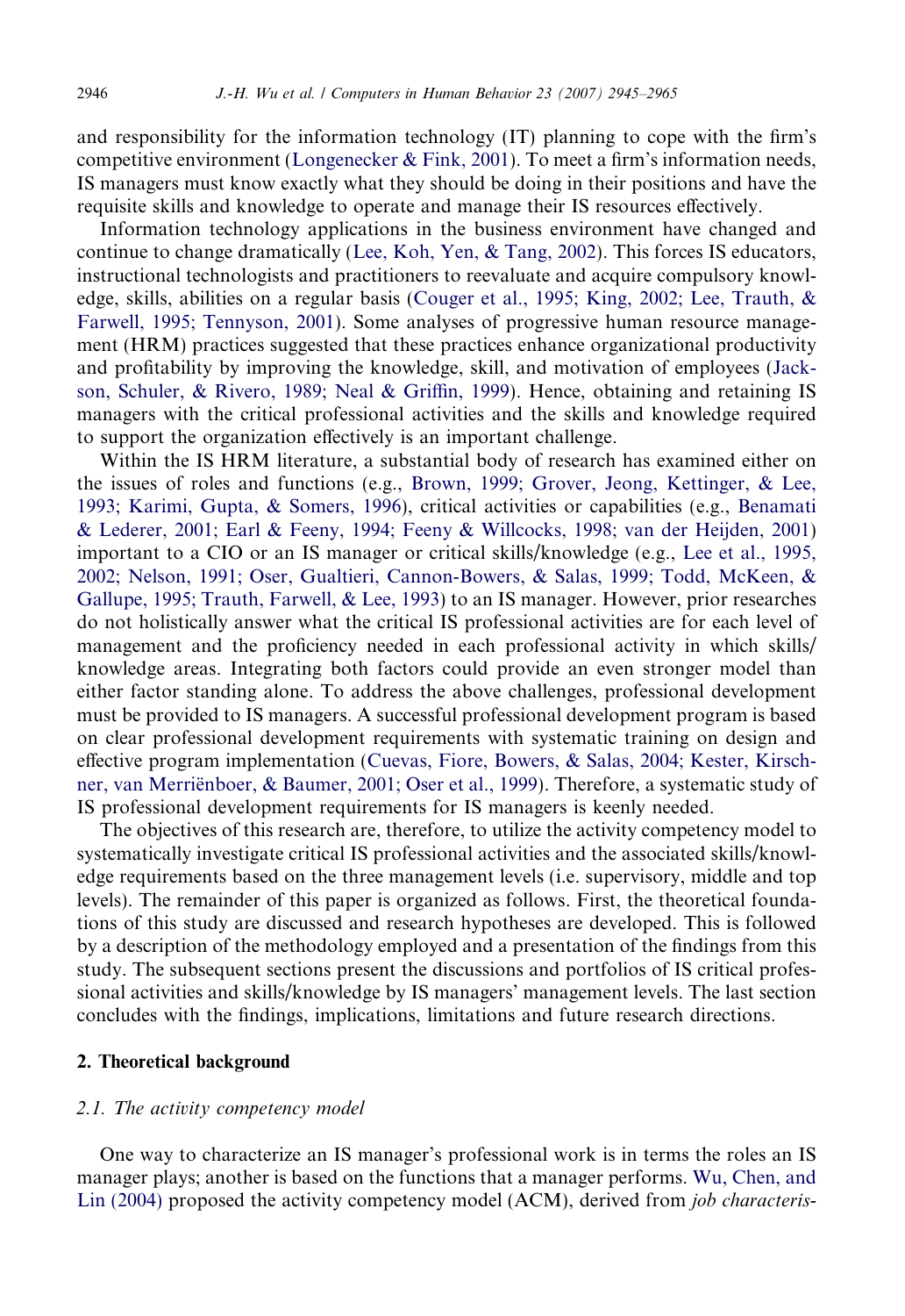

Fig. 1. Activity competency model ([Wu et al., 2004](#page-20-0)).

tics theory (JCT, [Hackman & Oldham, 1980\)](#page-19-0), to investigate IS manager's managerial activities and skills as shown in Fig. 1. The ACM provided a sound base to further break down the roles and/or functions into specific professional activities that a manager might perform in the course of structuring an organization's information resources.

The top of the ACM is the IS manager's management level. IS managers in each level play various professional roles or functions vital to the success of the enterprise. At the next level, the IS manager must have mastered professional activities to fulfill the role or performed certain functions. Proficiency in each of the critical activities depends on a command of the more elemental competencies at the skill and knowledge level that can be thought of as the most fundamental competencies contributing to organizational success. Based on the ACM and JCT concepts, a skill in this study is defined as an ability that can be developed, not necessarily inborn, and that is manifested in performance, not merely in potential. Note that a competency at the lower level is likely to support more than one competency at a higher level. Similarly, many competencies at the lower levels are likely to support a specific competency at a higher level ([Wu et al., 2004\)](#page-20-0).

#### 2.2. Research hypotheses

The ACM explains the relationships between the levels of management occupied by given IS personnel, their subsequent professional activities, and the requisite skills/knowledge. IS managers play different roles and functions in various organizational settings and at different hierarchical levels. For instance, in supervisory levels, they may act as first-line leaders of teams of programmers and analysts, computer operations, and data entry staff. In many companies, the IS department might be headed by a chief information officer (CIO) who is a senior management to oversee the strategic use of IT in the firm ([Laudon & Laudon, 2002\)](#page-19-0).

The hierarchical management level is an important factor that could influence an IS manager's critical professional activities through his or her work roles. Due to the different job characteristics at different hierarchical levels, the relative importance across each IS critical professional activities would vary. [Synnott and Gruber \(1983\)](#page-20-0) suggested that the IS manager is a functional manager with line responsibility for IT product and service, whereas the CIO is "a senior executive responsible for establishing corporate information policy, standards, and management control over all corporate information resources.''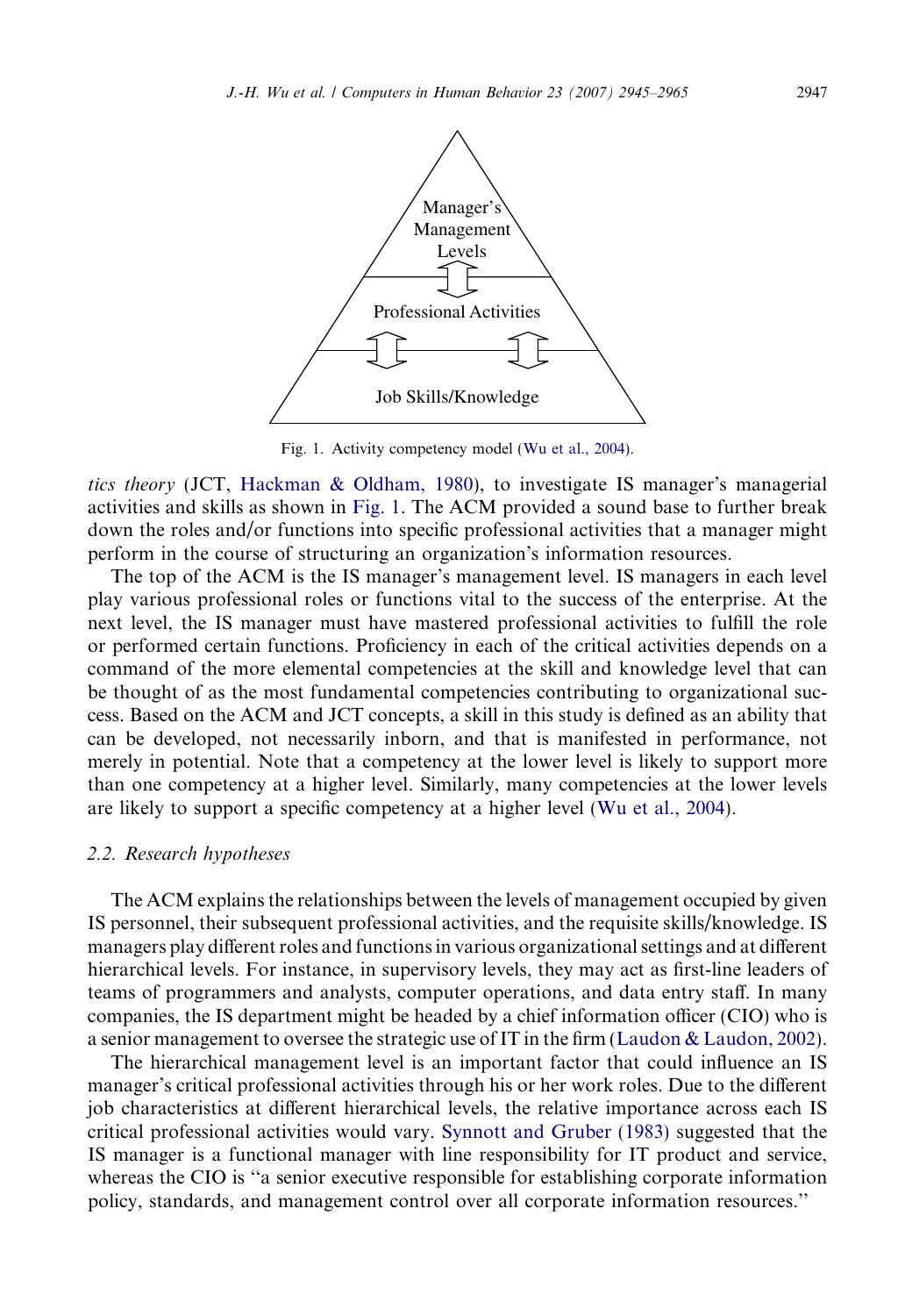In addition, [Stephens, Ledbetter, Mitra, and Ford \(1992\)](#page-20-0) studied five successful CIOs in five divergent industries and found that IS managers in top managerial levels operate like executives rather than functional mangers, that is, CIOs spend more time interacting with those outside the IT unit or with groups participating in IT and other areas. In contrast, lower-level IS mangers tend to remain in their own professional IT territories and spend fairly more time interacting with their organization subordinates. They recognized that a CIO operates as an executive and is an active participant in strategy planning, acting as a bridge between the IT group, functional areas, and external entities and concluded that the CIO's accountabilities and his or her professional activities are, indeed, different from that of the MIS manager: The CIO is an executive rather than a common technicalfunction manager. Therefore, based on the ACM and the foregoing discussion, the following hypotheses are proposed:

H1: There is a significant perceptual difference among the management levels regarding the importance of professional activities.

H2: Each one of the professional activities is important to each one of the management levels.

As mentioned previously, proficiency in each of the critical activities depends on a command of the more elemental competencies at the skill and knowledge level that can be thought of as the most fundamental competencies contributing to organizational success. For instance, [Sandwich \(1993\)](#page-20-0) proposed that managers acquired conceptual/creative skills, leadership skills, interpersonal skills, administrative skills, and technical skills applied to the work situation to achieve effective results. [Rifkin, Fineman, and Ruhnke](#page-20-0) [\(1999\)](#page-20-0) proposed a hierarchical frame work for a technical manager competency model and pointed out that the technical manager's role will influence the work activities and the associate skills and knowledge through critical accomplishments. [Kakabadse and](#page-19-0) [Korac-Kakabadse \(2000\)](#page-19-0) adopted the IS/IT professional model, role analysis model, work discretion benchmark, and strategic positioning and partnering model to study the future role of IS/IT professionals and the need for new skills and capabilities required for the new millennium.

In essence, an IS manager's capacity to execute each of his IS critical professional activities well depends heavily on his possessing the relevant underlying competencies, or clusters of relevant knowledge and related skills used in performing the critical professional activities. Although this relationship applies to all kinds of work, the specific mixes of necessary competencies vary with the critical professional activities itself and with the setting in which it is performed. Thus, based on the ACM and the foregoing discussion, the following hypothesis is proposed:

H3: Skills and knowledge are important to each professional activity for each one of the management levels.

## 3. Research methodology

## 3.1. Instrument development and pilot study

A survey instrument was developed and used to collect the data used in this study. The questionnaire contained three major parts including basic data portion, the importance of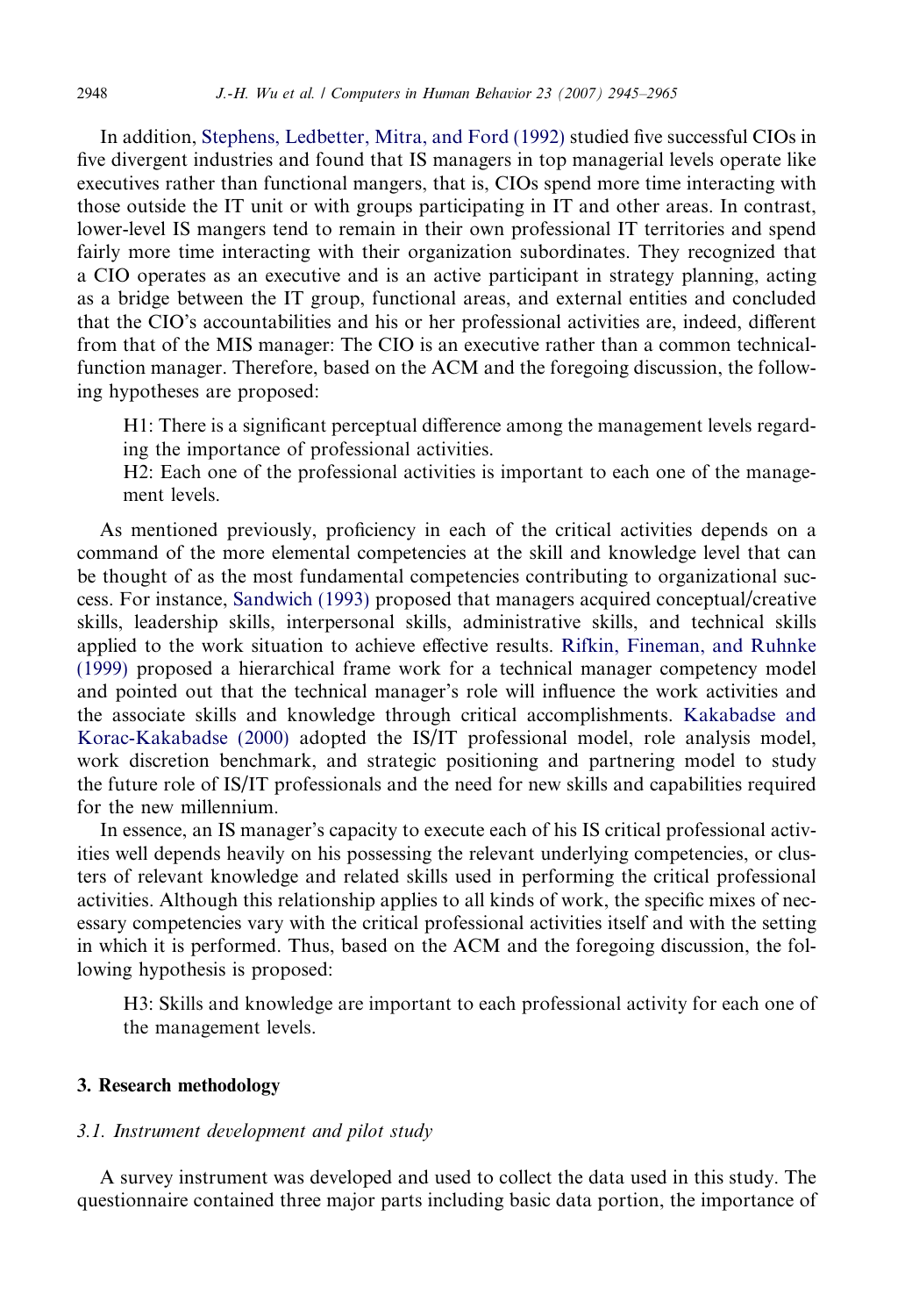IS manager's critical IS professional activities and the relationships with needed professional skills/knowledge. The basic data portion asked IS managers to give the name of their organization and circle their current management position. The answering principles of the second portion of the survey instrument in this study is to ask IS managers to evaluate and write down the degree of perceived importance for each critical activity based on their current position. Respondents were asked to rate the importance of these activities using a five point Likert type scale, where  $1 =$  strongly disagree;  $2 =$  disagree to some extent;  $3 =$  uncertain;  $4 =$  agree to some extent;  $5 =$  strongly agree. If the degree of importance for the activity ranked 3 or above in importance, they were asked further to choose the skills and knowledge needed to accomplish that activity effectively in the third part of the survey instrument. Each of the skill/knowledge chosen or not was coded as 1 or 0, respectively. The frequencies of each skill/knowledge related to each professional activity were then calculated and used to determine whether the skill/knowledge is important to accomplish the IS manager's professional activity.

This study used multiple-item measures to structure Mintzberg's managerial roles ([Mintzberg, 1973](#page-20-0)) and other researchers' functional perspectives and adapt them for use within the IS manager's professional context. The IS research discipline has a rich literature on the subject of IS critical activities drawing on the viewpoints of IS managers' roles ([Grover et al., 1993; Kakabadse & Korac-Kakabadse, 2000; Karimi et al., 1996](#page-19-0)) and functions [\(Feeny, Edwards, & Simpson, 1992; Markus & Benjamin, 1997; Stephens et al.,](#page-19-0) [1992](#page-19-0)). For instance, [Earl and Feeny \(1994\)](#page-19-0) identified six critical IS professional activities (i.e. obsessive and continuous focus on identifying and supporting the emerging business imperatives, interpretation of external IT success stories, establishment and maintenance of key executive relationships, and establishing and communicating the IS performance record, concentrating of the IS development effort, and achieving a shared and challenging vision of the IT role) and for successful CIOs, who add value to the organization.

[Rockart, Earl, and Ross \(1996\)](#page-20-0) argued eight imperatives (e.g., deliver and implement new systems, build and manage infrastructure) to guide IS managers at all levels that are trying to respond to business technological changes, assume new roles, and build relationships with line mangers involving what actions to take to be successful in the new IT organization. [Feeny and Willcocks \(1998\)](#page-19-0) proposed nine core IS capabilities (e.g., architecture planning, making technology work) for IS managers to support the recreation of high-valued-added IT applications and get the most out of the external market's ability to deliver cost-effective IT services. Based on a modified systems development life cycle framework, [Lee et al. \(1995\)](#page-19-0) generated a list of 21 critical IS activities with IS practitioners and in-depth interviews with IS executives, to investigate the critical skills/knowledge required by IS professionals. Based on the foregoing literature review and carefully compared manuals of job description and handbooks of standard operation procedure for IS mangers that were collected from a number of enterprises in Taiwan. An initial list encompassed 33 critical IS professional activities were generated.

Similarly, the measures for professional skills/knowledge adopted in our research were from previous studies mainly. For instance, [Clarke and Teague \(1996\)](#page-19-0) suggested six important skills such as logical thinking and problem solving abilities; communication skills, organizational skills, research skills, technical writing skills, creativity and teamworking skills, required by professional women for their computing careers. [Byrne and](#page-18-0) [Moore \(1997\)](#page-18-0) interviewed with 16 software development managers and addressed 10 non-technical skills (i.e., planning, written, presentation conducting interviews, time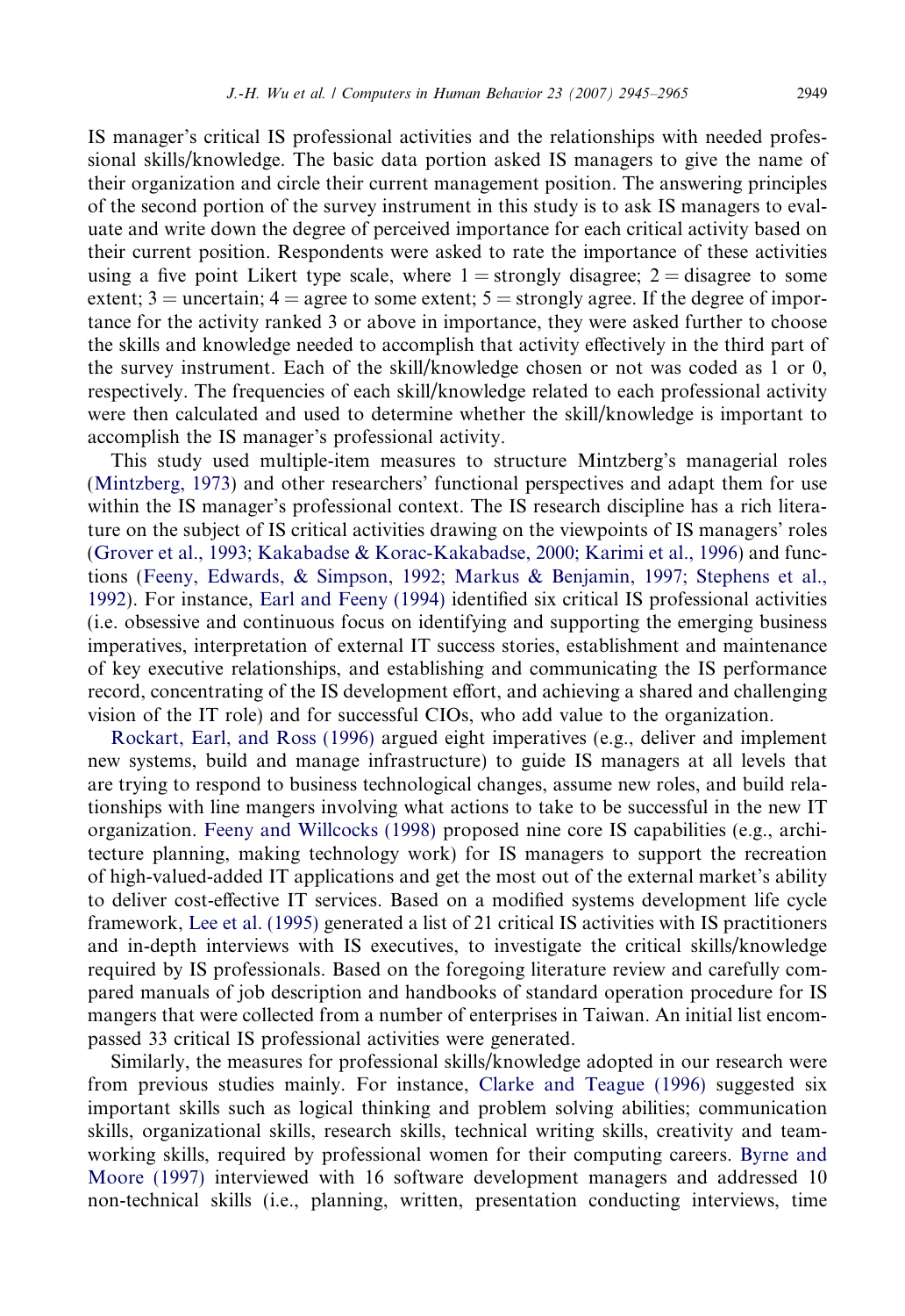management, business aspects of IT, team working, assertiveness dealing with customers and team leading skills) sought as desirable attribute by 15 of the 16 interviewees. The results of the interviews conducted by [Byrne and Moore \(1997\),](#page-18-0) including IS technical topics such as requirement analysis, telecoms, databases, software lifecycle, windows programming, software testing and maintenance, and so on. Those IS technical skills and knowledge were found to require more emphasis in college computing courses.

In addition, we reviewed the literatures and recommended ACM curriculum documents, such as ''IS 2002 – model curriculum and guidelines for undergraduate degree programs in information systems'', ''MSIS 2000 – model curriculum and guidelines for graduate degree programs in information systems'', and ''final report of the joint ACM/ IEEE-CS task force on computing curricula 2001 for computer science'' to find critical job skills/knowledge related to IS managers. Based on this intensive review, 14 professional skills/knowledge were identified and used as the measurement scales.

Once the initial lists were generated, an iterative process involving personal interviews with industrial and academic experts was conducted to refine the instrument. The interviews were recorded to improve the quality of data collection. From this, the researchers were able to gauge the clarity of the tasks presented, assess whether the instrument was capturing the phenomenon desired by the researchers, and verify that important activity and skill aspects were not omitted. This process was continued until no further modifications to the questionnaire were necessary. Feedback from this pilot study served as the basis for correcting, refining, and enhancing the experimental scales. For instance, scales were eliminated if they represented the same aspects with only slightly different wording or modified if the semantics were ambiguous. Finally, we identified 20 critical IS professional activities and 14 professional skills/knowledge as a basis of the preliminarily lists for our instrument design as summarized in [Tables 1 and 2](#page-6-0), respectively.

## 3.2. Sampling

Data for this study were collected across various management levels using a questionnaire survey administered in Taiwan. Enterprises from the Top-2000 in manufacturing and service ranked by Taiwan's Bureau of business were included. Only those firms with a formal MIS department were qualified for selection. Using a random sampling procedure and referred from the NASIC 2002 SIC code from the US Census Bureau, 150 companies from the Top-2000 firms in Taiwan were randomly selected, constituting a representative sample in this study. Each company received an initial phone call explaining the purpose of this research project and inquiring about the firm's willingness to participate in this study. A contact person was identified at each company, asked to provide the number of managers in the MIS department, and to distribute the self-administered questionnaires to MIS managers. Participation in this study was voluntary and people were assured that their individual responses would be treated as confidential. A follow-up phone call was used to increase the response rate.

## 3.3. Characteristics of the sample

One hundred and eleven companies agreed to participate in this study. The samples were then classified into two industry types: manufacturing and service in accord with the NASIC 2002 SIC code from the US Census Bureau. We sent out 310 questionnaires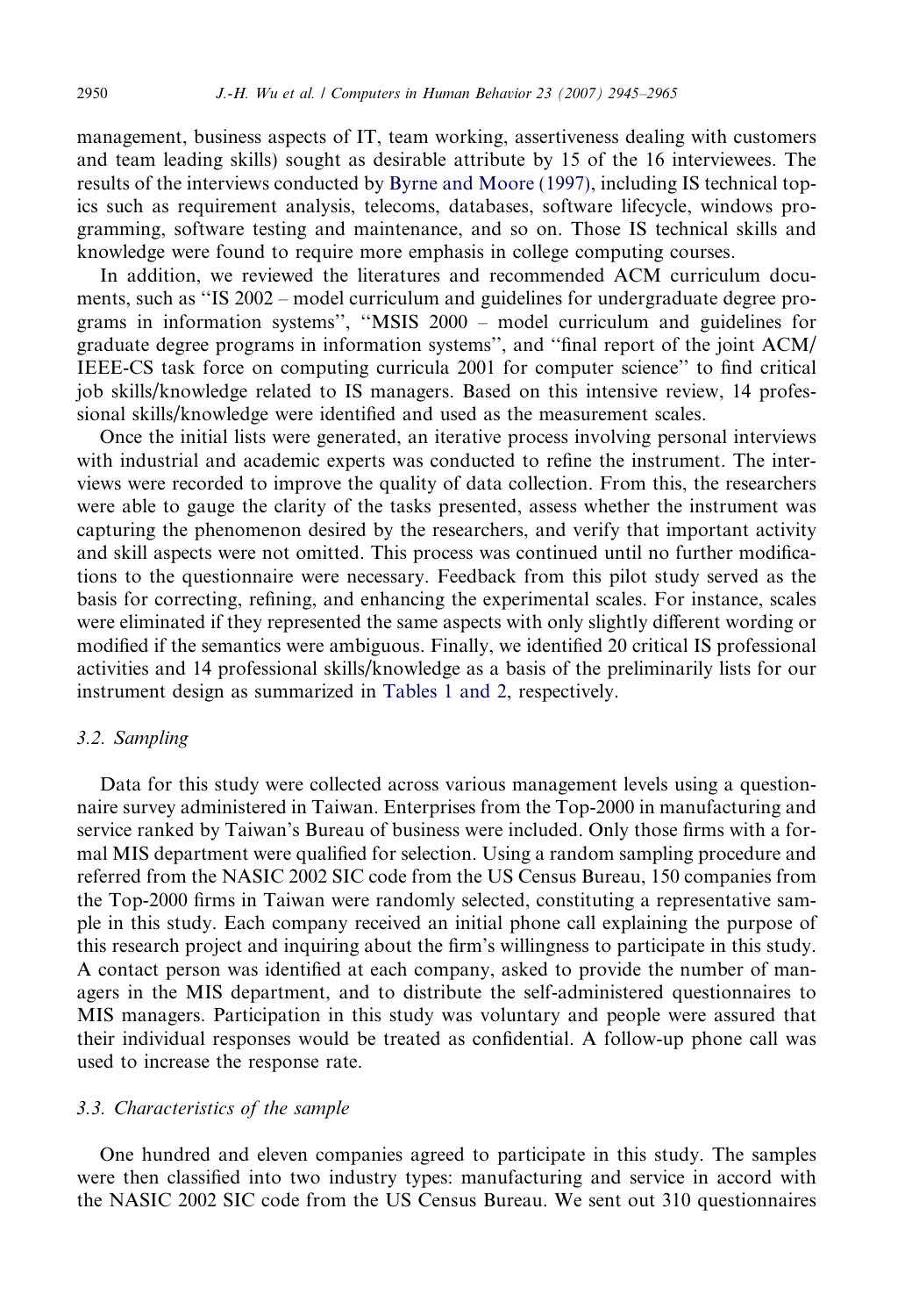<span id="page-6-0"></span>Table 1 Critical activities of IS managers

| Code             | Critical activity                                                                             | Description                                                                                                                                                                                                                                                                                                                                                                                                                                                                                                  |
|------------------|-----------------------------------------------------------------------------------------------|--------------------------------------------------------------------------------------------------------------------------------------------------------------------------------------------------------------------------------------------------------------------------------------------------------------------------------------------------------------------------------------------------------------------------------------------------------------------------------------------------------------|
| Pa1              | Establish IS<br>documentation standard                                                        | Establish the standard for content and formats to be observed by<br>contractors, technicians, programmers, system analysts, and<br>various applications specialists in the preparation of user manuals<br>for information systems, such as systems documentation, user<br>documentation (e.g., reference manuals, operating procedures, on-<br>line documentation). The requirements of this standard shall apply<br>to systems developed or made to government or industry<br>specifications (SRSAT, 1994). |
| Pa <sub>2</sub>  | Establish IS operation<br>standard                                                            | Develop the IS operation standard for minimizing costs, maintain<br>quality support, and simplify systems integration efforts in order to<br>speed the delivery process and ensure that the standards do not<br>handcuff business units with unique IT requirements (Ross et al.,<br>1996).                                                                                                                                                                                                                  |
| Pa <sub>3</sub>  | Reskill IS personnel                                                                          | Conduct knowledge/skills needs assessments, determine requisite<br>areas of significant deficiencies and appropriate education/training<br>programs for IS professionals; keep track of subordinate training<br>and special skills as they relate to job assignments to facilitate their<br>personal growth and development (Nelson, 1991).                                                                                                                                                                  |
| Pa4              | Train and educate end<br>users                                                                | Develop end-user capabilities and involve them in IS activities by<br>providing end users classroom training as well as on-the-job<br>training that allow them to think openly about problem solving<br>and customer expectations (Rondeau et al., 2002).                                                                                                                                                                                                                                                    |
| Pa5              | Manage IS crisis                                                                              | Be responsible for corrective action when the organization faces<br>unexpected IS crises. This may include formulating plan and<br>executing these plans through coordinated responses (NCOITRD,<br>1994).                                                                                                                                                                                                                                                                                                   |
| Pa <sub>6</sub>  | Support existing<br>portfolio of applications                                                 | Extend or maintain the legacy systems' functionality by using<br>standard information system development methodologies and<br>application architecture (Reddy & Reddy, 2002).                                                                                                                                                                                                                                                                                                                                |
| Pa7              | Manage/plan systems<br>development/<br>implementation                                         | Help plan systems development methodology (SDM)<br>implementation, provide necessary people and resources to<br>complete it, understand the new SDM, manage the change to the<br>new SDM, insure that personnel are properly trained and use<br>measure of success to track the progress of SDM implementation;<br>to make sure that personnel adhere to the practices of the new<br>SDM by making sure that they understand (Roberts et al., 1999).                                                         |
| Pa8              | Analyze business<br>problems and IS<br>solutions                                              | Deeply understand the business units within which they work and<br>effectively apply IS/IT in seeking solutions to business problems<br>(Trauth et al., 1993).                                                                                                                                                                                                                                                                                                                                               |
| Pa9              | Manage/plan corporate<br>IS strategies, strategic<br>applications, technology<br>architecture | Create the coherent blueprint for a technical platform and<br>manage the IS/IT sourcing strategy that meets the interests of the<br>current and future business needs involving analysis of the<br>external market for IS/IT services, selection of a sourcing strategy<br>to meet business needs and technology issue, and leading the<br>tendering, contracting, and service management processes (Feeny<br>& Willcocks, 1998).                                                                            |
| Pa <sub>10</sub> | Manage/plan feasibility/<br>approval process for new<br>systems and technology                | Assess the severity of recent problems due to IT change; identify<br>coping mechanisms that might have avoided or reduced the<br>problems; anticipate future problems due to IT change and<br>implement coping mechanisms that will avoid or reduce future<br>problems (Benamati & Lederer, 2001).                                                                                                                                                                                                           |

(continued on next page)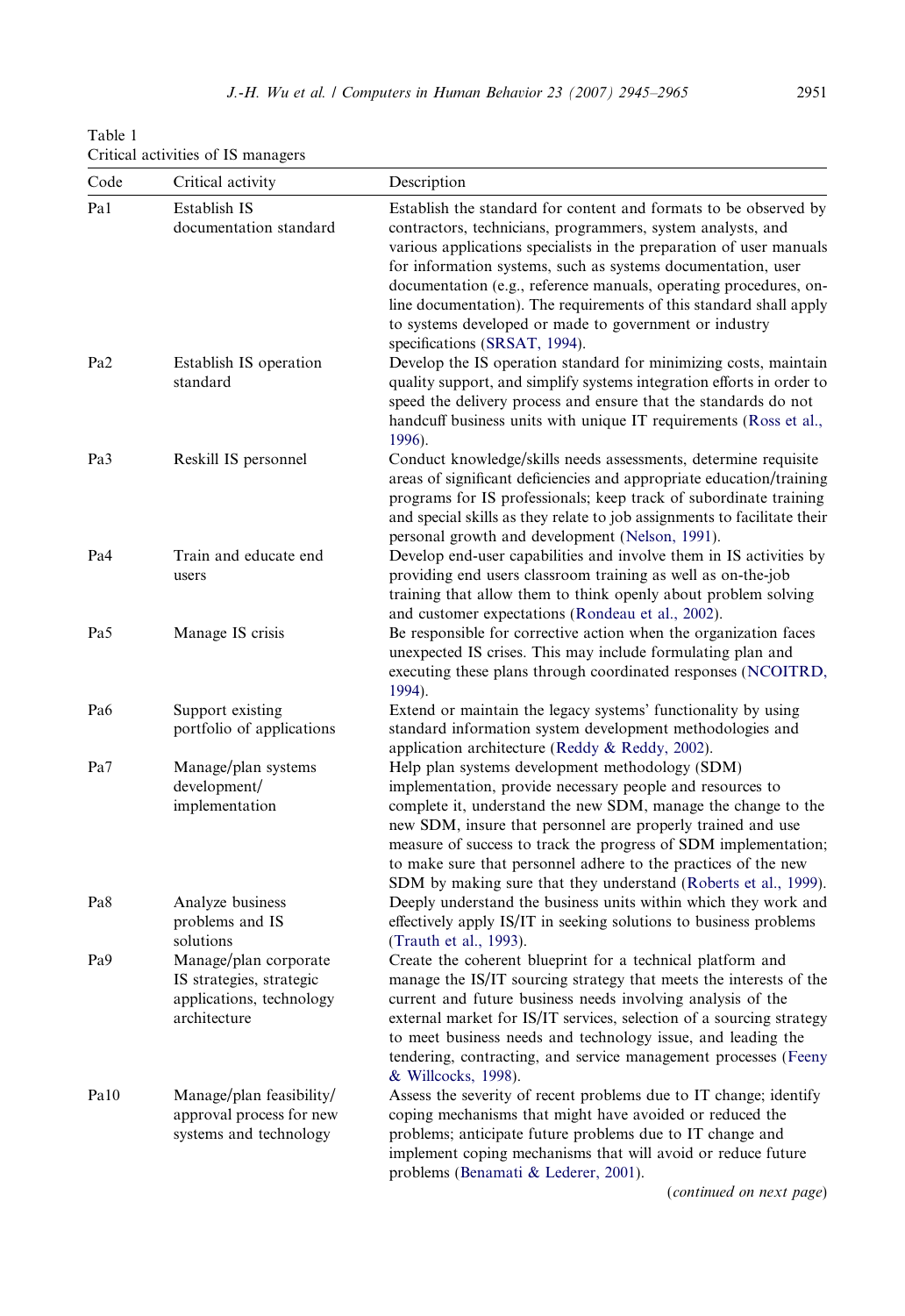| Code             | Critical activity                                                        | Description                                                                                                                                                                                                                                                                                                                                                                                                                                                                                                                                                                                                                                                                    |
|------------------|--------------------------------------------------------------------------|--------------------------------------------------------------------------------------------------------------------------------------------------------------------------------------------------------------------------------------------------------------------------------------------------------------------------------------------------------------------------------------------------------------------------------------------------------------------------------------------------------------------------------------------------------------------------------------------------------------------------------------------------------------------------------|
| Pa11             | Support information<br>access and security                               | Protect organizations' information against the risks of disclosure,<br>modification, or deletion; execute comprehensive security program<br>and exemplify management's awareness and understanding of the<br>need to protect information (Wright, 1994).                                                                                                                                                                                                                                                                                                                                                                                                                       |
| Pa <sub>12</sub> | Integrate existing and<br>new business<br>applications                   | Build bridges between legacy systems and new to deliver data<br>across locations and applications; recognize opportunities to apply<br>new ITs as they become available (Ross et al., 1996).                                                                                                                                                                                                                                                                                                                                                                                                                                                                                   |
| Pa <sub>13</sub> | Analyze software<br>packages-evaluation and<br>selection                 | Collect relevant information, talk to potential software vendors,<br>evaluate the options available in the market, and choose the<br>products that meet their needs (Chau, 1995; Tam & Hui, 2001).                                                                                                                                                                                                                                                                                                                                                                                                                                                                             |
| Pa <sub>14</sub> | Implement new or<br>changed computer-<br>supported business<br>processes | Envision the business processes which technology makes possible<br>(Feeny & Willcocks, 1998). The capabilities include involvement in<br>business strategy, occupation with IT implications on processes,<br>new processes made possible by IT and an eye for dependencies<br>(van der Heijden, 2001).                                                                                                                                                                                                                                                                                                                                                                         |
| Pa <sub>15</sub> | Support end-user<br>computing                                            | Develop end users' understanding of IT's potential and provide a<br>wide range of services such as consulting, technical/product<br>support, user hotlines, help desks, and training to assist end users<br>in acquiring, developing, using, and controlling their computer<br>resources with an organization (Montazemi et al., 1996).                                                                                                                                                                                                                                                                                                                                        |
| Pa <sub>16</sub> | Evaluate IS performance<br>and upgrade planning                          | Identify IS structure including IS administration style, hardware<br>configuration, and information/application-sharing across<br>departments. Such assessments can facilitate selection and<br>prioritization of appropriate measures of performance. Introduce<br>the idea of various qualitative or quantitative measures of system<br>performance, e.g., IS function efficiency, information quality, user<br>satisfaction, work group's decision-making, and strategic or<br>financial impact on organizations. The measure may also need to<br>change, if an organization is planning to shift from one phase to<br>the next in the IS evolution path (Heo & Han, 2003). |
| Pa17             | Explore new technology<br>and knowledge                                  | Spend time scanning firm's environment for new development in IT<br>and technology related issues that are relevant to their roles in<br>order to understand the implications for their business; scrutinize<br>the internal environment for opportunities to use new IT<br>innovations; link IT management strategies to firm's business<br>strategy (Harris et al., 2001; Karimi et al., 1996).                                                                                                                                                                                                                                                                              |
| Pa <sub>18</sub> | Support hardware/<br>software installation and<br>maintenance            | Perform the equipment and/or systems installation in a timely<br>manner and ensure that equipment and systems in assigned areas<br>are appropriately installed and connected and are in good<br>condition and properly maintained (CSU HRA, 1996).                                                                                                                                                                                                                                                                                                                                                                                                                             |
| Pa <sub>19</sub> | Facilitate and monitor<br>contract progress                              | Ensure the success of existing contracts for IS/IT services and<br>protect the business's contractual position, current and future<br>(Feeny & Willcocks, 1998).                                                                                                                                                                                                                                                                                                                                                                                                                                                                                                               |
| Pa20             | Manage vender<br>partnerships                                            | Identify the potential added value of IS/IT service suppliers (Feeny<br>& Willcocks, 1998) and recognize whether vendor relationship is<br>purely transactional and contractual or more strategic and joint<br>(Rockart et al., 1996).                                                                                                                                                                                                                                                                                                                                                                                                                                         |

Table 1 (continued)

to the IS managers at these companies and received 121 questionnaires. Six invalid responses were discarded. The remaining 115 valid responses from 73 companies were then coded for statistical analysis. The response rate was 37.1%. [Table 3](#page-9-0) lists demographics of the subjects. The data indicate that the majority of respondents had a college or higher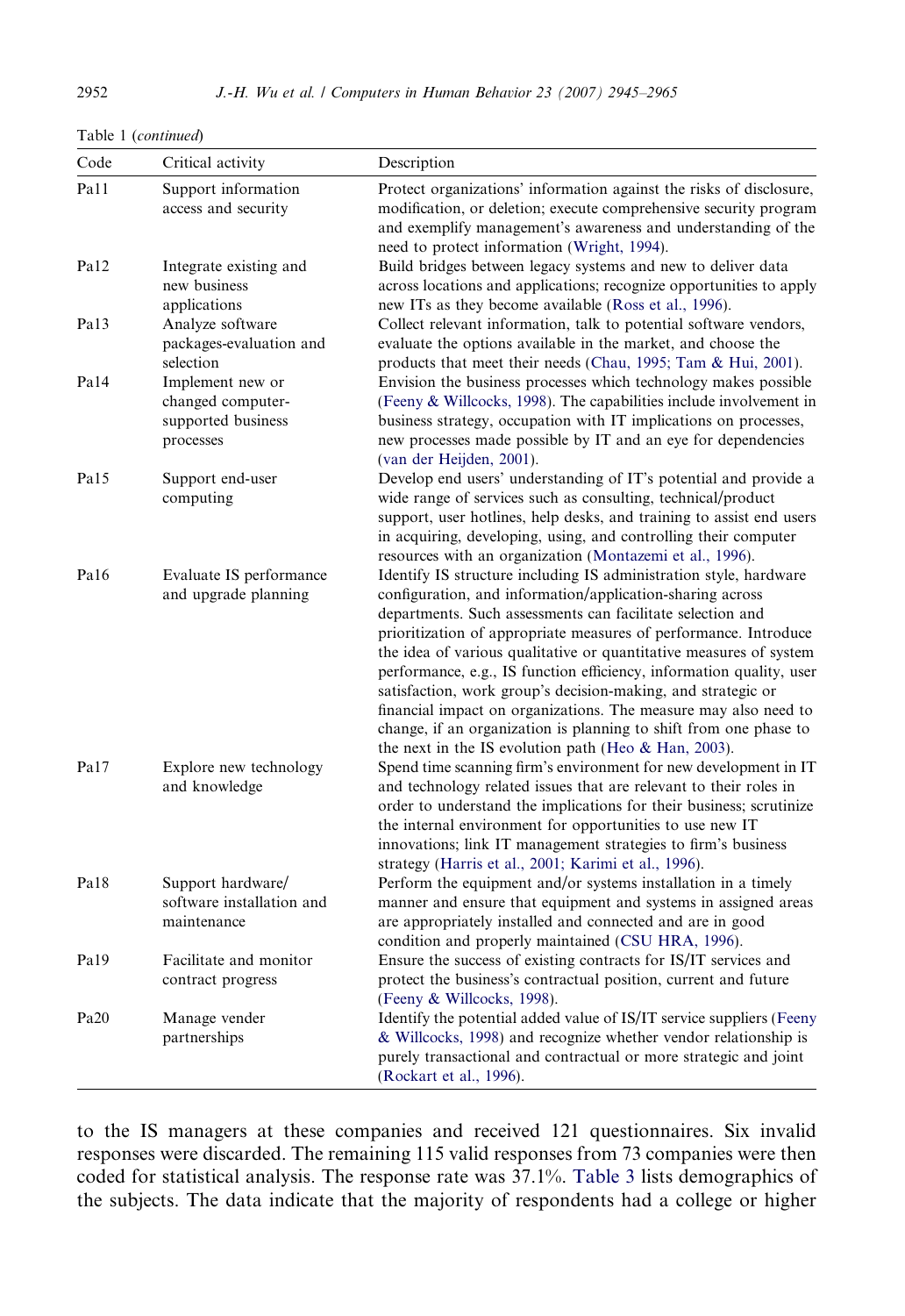Table 2 Critical IS professional skills/knowledge of IS managers

| Code            | Skill/knowledge                         | Description                                                                                                                                                                                                                                                                                                                                                                                                                                                                                                                                                        |
|-----------------|-----------------------------------------|--------------------------------------------------------------------------------------------------------------------------------------------------------------------------------------------------------------------------------------------------------------------------------------------------------------------------------------------------------------------------------------------------------------------------------------------------------------------------------------------------------------------------------------------------------------------|
| Pc1             | Systems analysis and<br>design          | The skills/knowledge including: Understanding of the system<br>development and modification process, evaluating and choosing a system<br>development methodology. Effective communication and integration<br>with users and user systems. It encourages interpersonal skill<br>development with clients, users, team members, and others associated<br>with development, operation and maintenance of the system. Object<br>oriented analysis and design. Use of data modeling tools. Development<br>and adherence to life cycle standards (Gorgone & Gray, 2000). |
| Pc <sub>2</sub> | System life cycle<br>management         | The skills/knowledge to manage systems development life phases:<br>requirements analysis, system analysis and design, implementation,<br>testing, evaluation and deployment (Kruchten, 2003).                                                                                                                                                                                                                                                                                                                                                                      |
| Pc <sub>3</sub> | Database<br>management                  | The concepts, principles, issues and techniques for managing corporate<br>data resources. Techniques for managing the design and development of<br>large database systems including logical data models, concurrent<br>processing, data distribution, database administration, data<br>warehousing, data cleansing, and data mining (Gorgone & Gray, 2000).                                                                                                                                                                                                        |
| Pc4             | Distributed systems                     | The skills/knowledge concerning how to manage and support the<br>distributed computing technologies (i.e., networks and distributed<br>applications) and to employ some of these technologies to improve the<br>management processes (Umar, 1993).                                                                                                                                                                                                                                                                                                                 |
| Pc <sub>5</sub> | Business domain<br>knowledge            | The skills/knowledge of IT and business executives, at a deep level, to<br>understand and be able to participate in the others' key processes and to<br>respect each other's unique contribution and challenges (Reich $\&$<br>Benbasat, 2000).                                                                                                                                                                                                                                                                                                                    |
| Pc <sub>6</sub> | Programming<br>language                 | The skills/knowledge of algorithm development, programming,<br>computer concepts and the design and application of data and file<br>structures including the logical and physical structures of both programs<br>and data (Gorgone et al., 2002).                                                                                                                                                                                                                                                                                                                  |
| Pc7             | Telecommunications<br>and network       | The technical knowledge for data, voice, image, and video<br>communications and computer networks to effectively communicate with<br>technical, operational and management people in telecommunications<br>and network (Gorgone & Gray, 2000).                                                                                                                                                                                                                                                                                                                     |
| Pc8             | Operating systems                       | The skills and knowledge of how systems software efficiently allocate<br>hardware resources to applications and includes tasks such as prompting<br>the user for certain actions, allocating RAM locations for software and<br>data, instructing the CPU to run or stop, allocating CPU time to different<br>programs running at the same time, and instructing coprocessors and<br>peripheral equipment (Oz, 2000).                                                                                                                                               |
| Pc <sub>9</sub> | Systems integration                     | The skills/knowledge to develop an integrated technical architecture<br>(hardware, software, networks, and data) to serve organizational needs<br>(Gorgone & Gray, 2000).                                                                                                                                                                                                                                                                                                                                                                                          |
| Pc10            | Project management                      | The skills/knowledge to manage projects within an organizational<br>context, including the processes related to initiating, planning, executing,<br>controlling, reporting, closing a project as well as project integration,<br>scope, time, cost, quality control, and risk management (Gorgone &<br>Gray, 2000).                                                                                                                                                                                                                                                |
| Pc11            | Information<br>technology<br>management | The skills/knowledge concerning where and how to deploy information<br>technologies effectively and profitably for meeting strategic business<br>objectives (Lee et al., 1995).                                                                                                                                                                                                                                                                                                                                                                                    |
| Pc12            | Analysis and<br>judgment                | The skill to choose an appropriate response based on the perceived<br>factors in a given situation, with reference to the acquired knowledge and<br>skills (Sandwich, 1993).                                                                                                                                                                                                                                                                                                                                                                                       |

(continued on next page)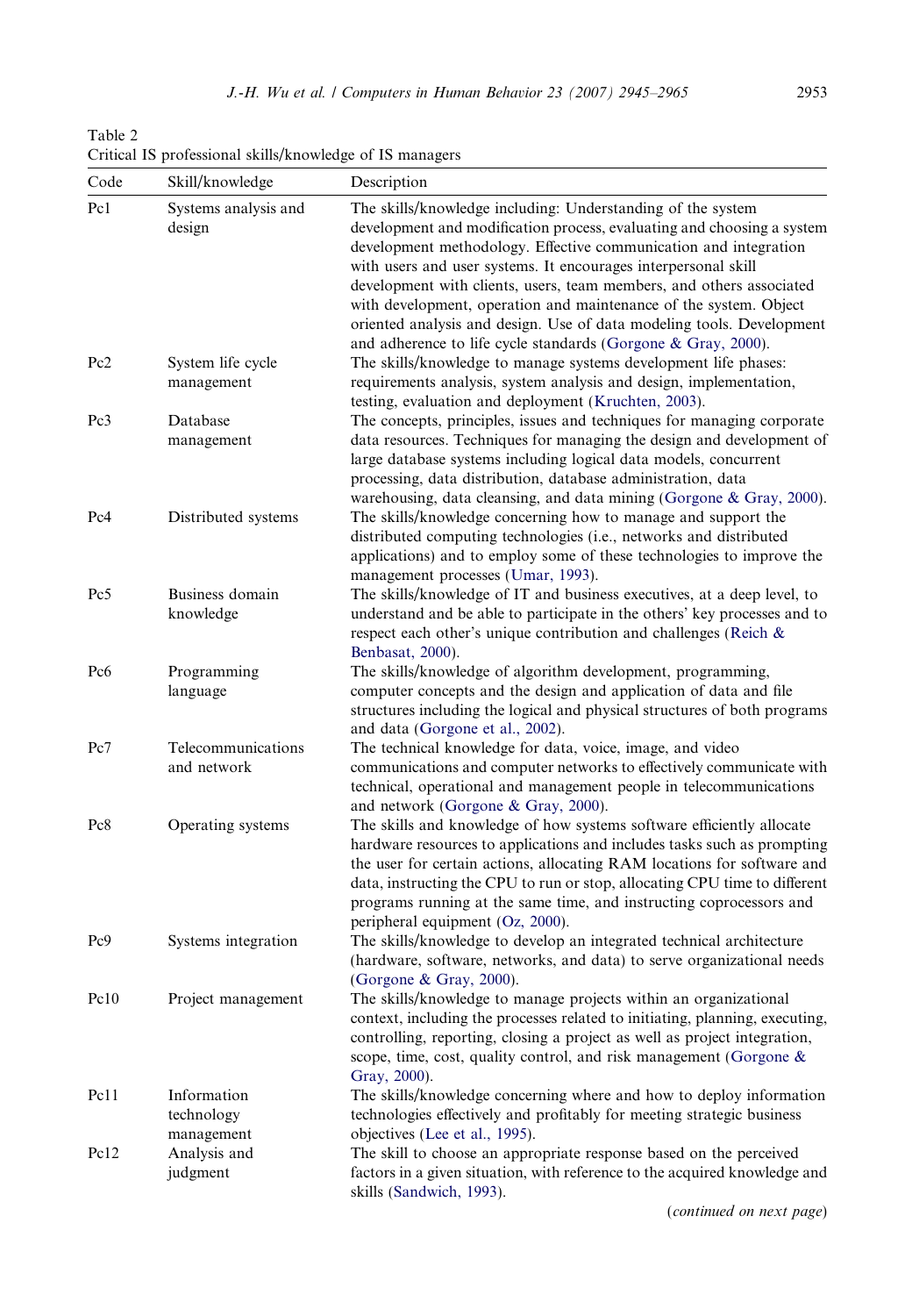| Code | Skill/knowledge                   | Description                                                                                                                                                                                                          |
|------|-----------------------------------|----------------------------------------------------------------------------------------------------------------------------------------------------------------------------------------------------------------------|
| Pc13 | Communication and<br>coordination | The skill to bridge two ideas, and create a total meaning having far<br>greater impact that logical, discursive explanations (Stephens $\&$                                                                          |
|      |                                   | Loughman, 1994); coordinate IT activities in ways that support other<br>functional managers, suppliers, and customers (Mata et al., 1995).                                                                           |
| Pc14 | Teamworking                       | The skills/knowledge to achieve team goals about individual<br>accomplishment and how well an IS staff member secures cooperation<br>and progresses toward user and organizational goals (Klein et al.,<br>$2001$ ). |

<span id="page-9-0"></span>Table 2 (continued)

| Table 3                    |
|----------------------------|
| Profile of the respondents |

| Demographics                    | Classification            | Frequency | Percent $(\% )$ | Cumulative $(\% )$ |
|---------------------------------|---------------------------|-----------|-----------------|--------------------|
| Organizational position         | Supervisory level manager | 47        | 40.9            | 40.9               |
|                                 | Middle level manager      | 44        | 38.2            | 79.1               |
|                                 | Top level manager         | 24        | 20.9            | 100                |
| Industry type                   | Manufacturing             | 61        | 53              | 53                 |
|                                 | Service                   | 54        | 47              | 100                |
| <b>Education</b> level          | Senior high school        | 16        | 13.9            | 13.9               |
|                                 | Junior College/University | 64        | 55.7            | 69.6               |
|                                 | Master degree             | 33        | 28.7            | 98.3               |
|                                 | Ph.D. degree              | 2         | 1.7             | 100                |
| Professional experience (years) | $\leq$ 1                  | 5         | 4.3             | 4.3                |
|                                 | $1 - 3$                   | 33        | 28.7            | 33                 |
|                                 | $3 - 6$                   | 39        | 33.9            | 67                 |
|                                 | $6 - 10$                  | 15        | 13.0            | 80                 |
|                                 | >10                       | 23        | 20.0            | 100                |
| Number of employees in          | $1 - 5$                   | 19        | 16.5            | 16.5               |
| the MIS department              | $6 - 10$                  | 20        | 17.4            | 33.9               |
|                                 | $11 - 25$                 | 38        | 33.0            | 67                 |
|                                 | $26 - 100$                | 32        | 27.8            | 94.8               |
|                                 | >100                      | 6         | 5.2             | 100                |

educational background and over 3 years of professional experience in MIS departments. The ratio of respondents with professional experience over 3 years was 67%. Sixty-six percent of the sampled companies had more than 10 employees in the MIS department.

# 4. Data analysis and results

# 4.1. Measurement validation

Factor analysis was used to investigate the 20 critical IS professional activities in more detail to reduce the variables into a smaller number of factors. Bartlett's sphericity test showed that the *p*-values were less than 0.001. This test result suggested that factor analysis was worth pursuing.

The 115 responses were examined using principle-component factor analysis as the extraction technique and varimax as the orthogonal rotation method. To derive a stable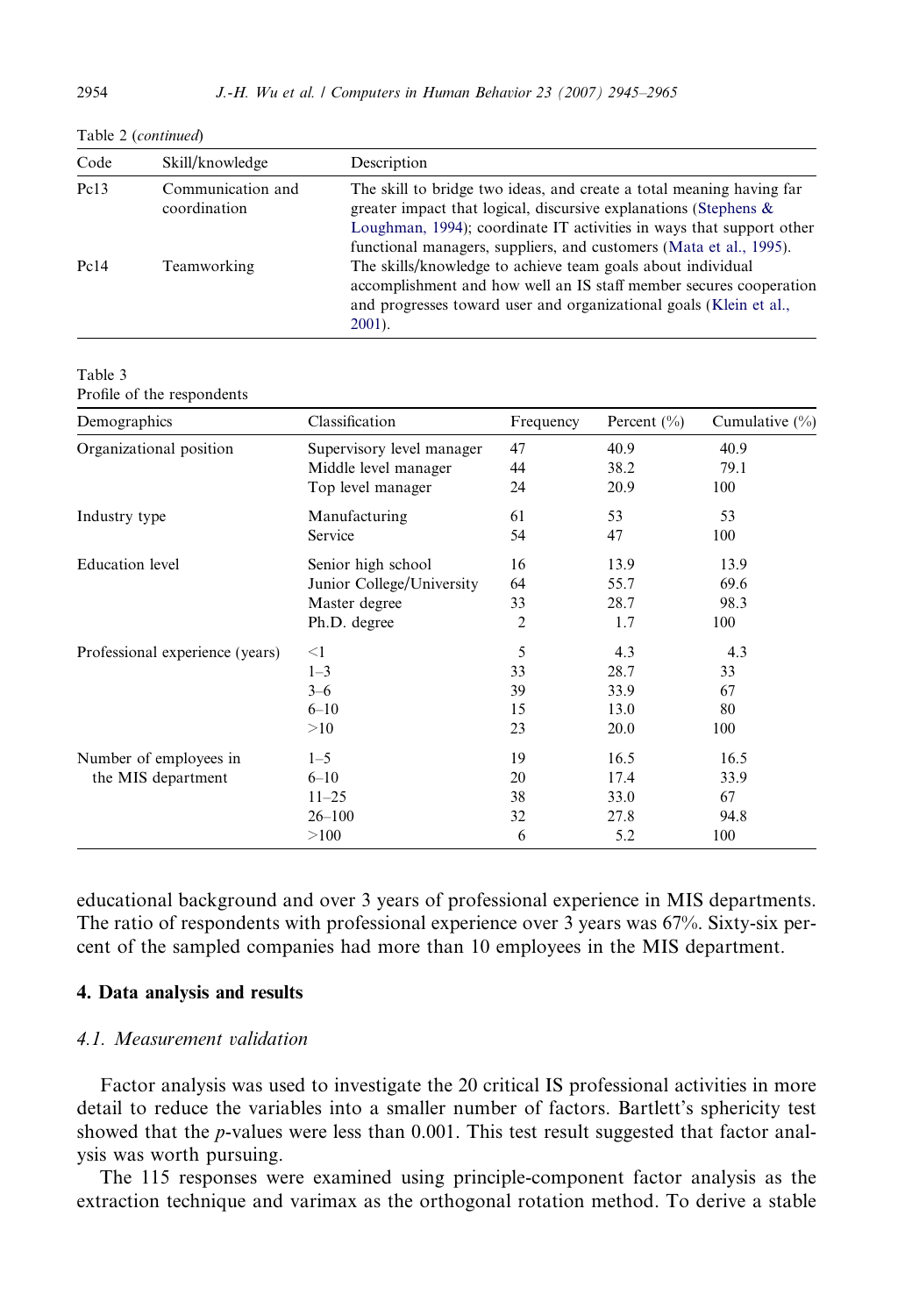factor structure, three commonly employed decision rules were applied to eliminate scales:  $(1)$  eigenvalue less than 1; (2) loadings of less than 0.5 on all scale factors; and (3) loadings greater than 0.4 on two or more scale factors ([Fuller & Swanson, 1992\)](#page-19-0). The factor analysis evaluation and scale elimination were repeated. Five of critical activities had loadings less than 0.5 on any factor or loadings greater than 0.4 on two or more factors were eliminated.

Factor analyses were performed in critical activities again to determine whether the factor structure remained stable. Three iterations yielded a stable set of four factors (i.e., enterprise system planning & implementation, education & training, system evaluation & supporting, and *standard setting*), as shown in [Table 4](#page-11-0), which shows the stable factor matrix after rotation of eigenvalue and factor loadings. These explained 67.79 percent of the variance in the data set. Cronbach's alpha was used to test the data set reliability. Because the alpha values were greater than 0.6 for all of the factors, the data reliability could be assured.

#### 4.2. Descriptive professional activities statistics perceived by IS managers

The importance of the 15 critical IS professional activities, based on the management levels, is summarized in [Appendix A.](#page-18-0) Top and middle management had nearly the same top five professional activities (four out of five and all belong to the *enterprise system plan*ning  $\&$  implementation factor) except that top management had Pa10, managelplan feasibility/approval process for new systems and technology; while middle management had Pa5, manage IS crisis. Middle and supervisory management both ranked manage IS crisis (Pa5) and manage/plan systems development/implementation (Pa7) in the list of the top five professional activities. These results are shown in [Table 5](#page-12-0).

More specifically, IS managers at different management levels perceived the importance of IS critical activities somewhat differently. For instance, top and middle played similar roles in their organizations. However, top IS executives focused more on strategic and visionary orientations. They ranked manage/plan feasibility/approval process for new systems and technology (Pa9) and manage/plan corporate IS strategies, strategic applications, technology architecture (Pa10) as more important activities than those for middle level IS managers. Similarly, supervisory IS managers focused more on the IS operational issues and ranked reskill IS personnel (Pa3) and integrate existing and new business applications (Pa12) as more important activities than middle IS managers. In short, top management tended to be more concerned with strategic planning issues, middle management with management control issues, and supervisory management with operational control issues.

## 4.3. Effects of industry type and management level on critical IS professional activities

Prior to the two-way MANOVA analysis, a Box's M-test  $(F = 1.33, Sig. = 0.108;$  $F = 1.34$ , Sig. = 0.57) showed that the observed covariance matrices for the dependent variables were equal across groups. This test result suggested that further MANOVA test was worth pursuing. The two-way MANOVA analysis indicated that there was no interaction between the management level and industry type for the professional activity categories ( $F = 1.01$ , Sig. = 0.433). The two-way MANOVA result shown in [Table 6](#page-12-0) indicated that the perception of the importance of IS critical professional activities was significantly different among the management levels ( $F = 3.69$ , Sig. = 0.000), but not significantly different for various industry types ( $F = 1.42$ , Sig. = 0.232). Therefore, the industry type related analysis will be omitted in the rest of this paper.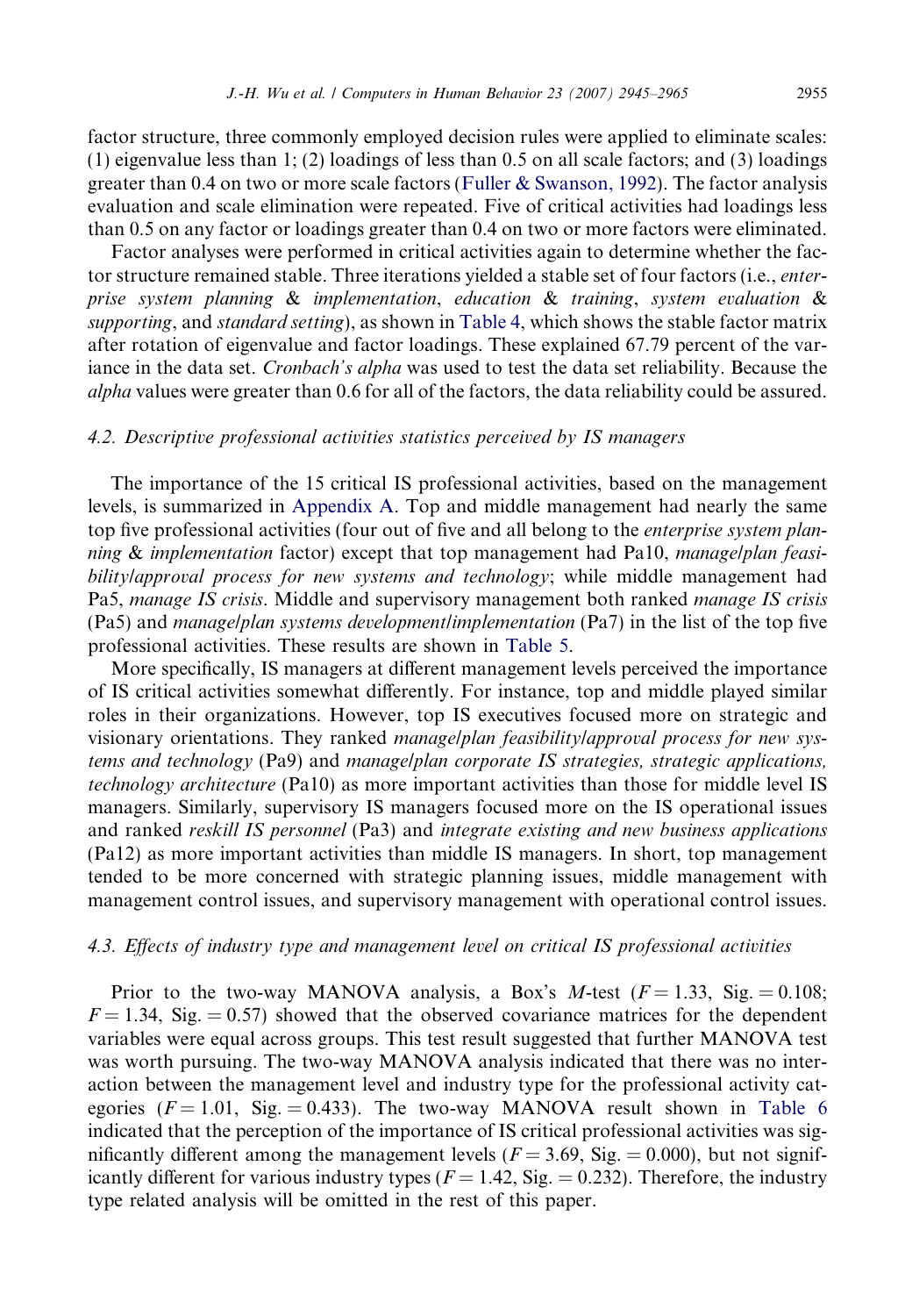| Critical IS activity |                                                                                         | Factor 1<br>Enterprise system<br>planning $\&$<br>implementation | Factor 2<br>Education &<br>training | Factor 3<br>System<br>evaluation &<br>supporting | Factor 4<br>Standard<br>setting |
|----------------------|-----------------------------------------------------------------------------------------|------------------------------------------------------------------|-------------------------------------|--------------------------------------------------|---------------------------------|
| Pa <sub>10</sub>     | Manage/plan feasibility/approval process for<br>new systems and technology              | 0.80                                                             | 0.17                                | 0.27                                             | $-0.10$                         |
| Pa8                  | Analyze business problems and IS solutions                                              | 0.80                                                             | $-0.03$                             | $-0.01$                                          | 0.33                            |
| Pa <sub>9</sub>      | Manage/plan corporate IS strategies, strategic<br>applications, technology architecture | 0.78                                                             | 0.14                                | $-0.07$                                          | 0.33                            |
| Pa11                 | Support information access and security                                                 | 0.68                                                             | 0.14                                | 0.38                                             | 0.04                            |
| Pa12                 | Integrate existing and new business applications                                        | 0.65                                                             | 0.29                                | 0.27                                             | 0.03                            |
| Pa <sub>20</sub>     | Manage vender partnerships                                                              | 0.64                                                             | 0.05                                | 0.39                                             | 0.27                            |
| Pa7                  | Manage/plan systems development/implementation                                          | 0.64                                                             | 0.17                                | 0.13                                             | 0.30                            |
| Pa <sub>3</sub>      | Reskill IS personnel                                                                    | 0.26                                                             | 0.81                                | $-0.02$                                          | 0.11                            |
| Pa5                  | Manage IS crisis                                                                        | $-0.02$                                                          | 0.77                                | 0.28                                             | 0.09                            |
| Pa <sub>4</sub>      | Train and educate end users                                                             | 0.19                                                             | 0.67                                | 0.10                                             | 0.21                            |
| Pa <sub>15</sub>     | Support end-user computing                                                              | 0.02                                                             | 0.26                                | 0.73                                             | 0.07                            |
| Pa <sub>19</sub>     | Facilitate and monitor contract progress                                                | 0.34                                                             | $-0.14$                             | 0.69                                             | 0.17                            |
| Pa <sub>16</sub>     | Implement system evaluation processes                                                   | 0.25                                                             | 0.22                                | 0.67                                             | 0.12                            |
| Pa1                  | Establish IS documentation standard                                                     | 0.20                                                             | 0.18                                | 0.16                                             | 0.90                            |
| Pa <sub>2</sub>      | Establish IS operation standard                                                         | 0.26                                                             | 0.24                                | 0.18                                             | 0.85                            |
|                      | Eigenvalues                                                                             | 3.97                                                             | 2.10                                | 2.06                                             | 2.04                            |
|                      | % of Variance                                                                           | 26.44                                                            | 14.02                               | 13.72                                            | 13.61                           |
|                      | $\alpha$ coefficient                                                                    | 0.88                                                             | 0.75                                | 0.62                                             | 0.92                            |

<span id="page-11-0"></span>Table 4Varimax rotated factor matrix of 15-item IS professional activity instrument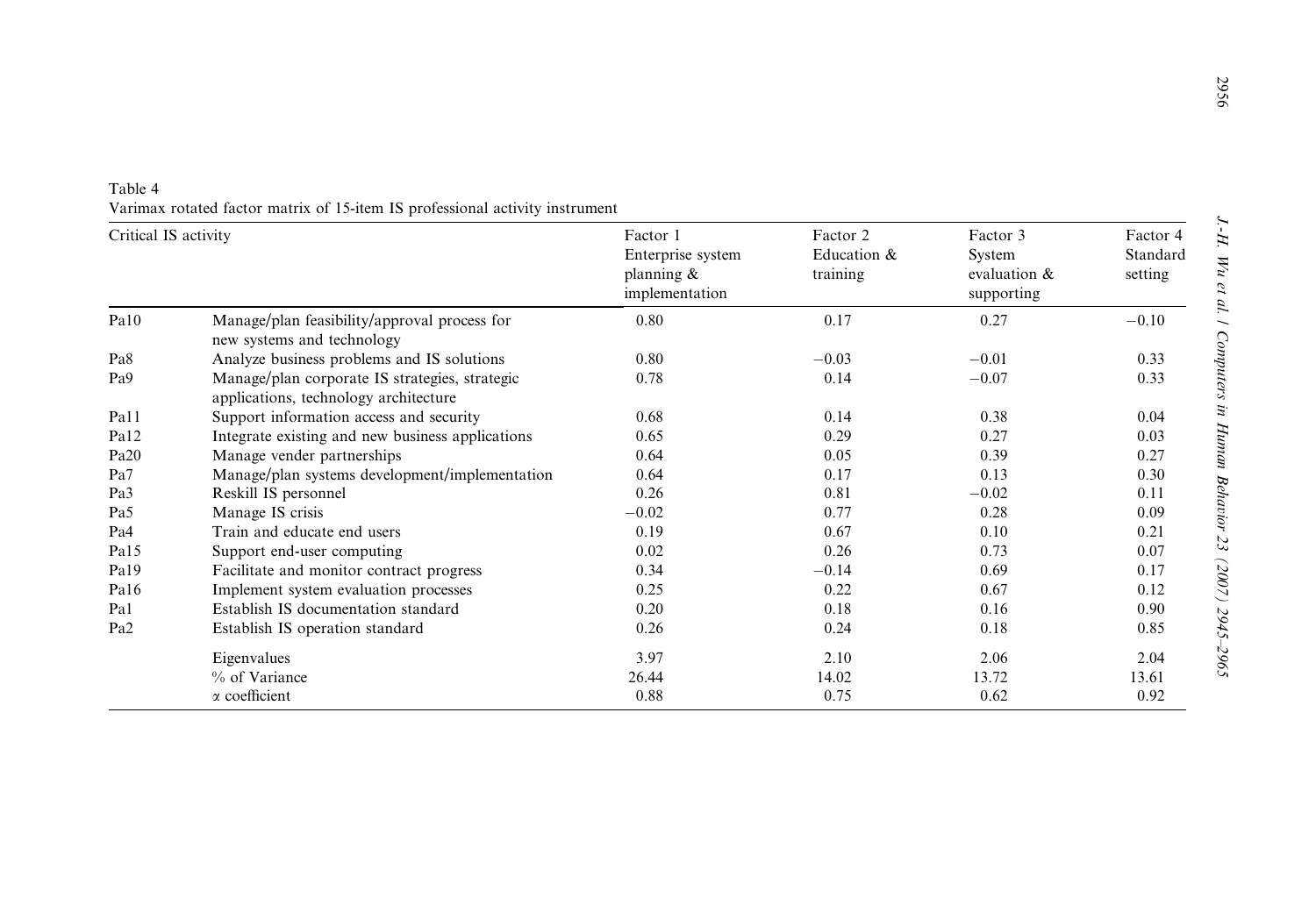| Rank           | Management levels |                  |      |                   |                  |      |                          |                   |      |  |
|----------------|-------------------|------------------|------|-------------------|------------------|------|--------------------------|-------------------|------|--|
|                | Top $(n = 24)$    |                  |      | Middle $(n = 44)$ |                  |      | Supervisory ( $n = 47$ ) |                   |      |  |
|                | Factor            | P.A.             | Mean | Factor            | P.A.             | Mean | Factor                   | P.A.              | Mean |  |
|                |                   | Pa <sub>08</sub> | 4.33 |                   | Pa <sub>08</sub> | 4.05 |                          | Pa <sub>05</sub>  | 4.3  |  |
| 2              |                   | Pal <sub>1</sub> | 4.25 |                   | Pa07             | 3.98 | 2                        | Pa <sub>0</sub> 3 | 4.06 |  |
| 3              |                   | Pa <sub>09</sub> | 4.21 | $\mathfrak{D}$    | Pa <sub>05</sub> | 3.98 |                          | Pa <sub>12</sub>  | 3.85 |  |
| $\overline{4}$ |                   | Pa <sub>10</sub> | 4.17 |                   | Pa <sub>11</sub> | 3.95 |                          | Pa <sub>07</sub>  | 3.77 |  |
| 5              |                   | Pa <sub>07</sub> | 4.13 |                   | Pa <sub>09</sub> | 3.84 |                          | Pa <sub>10</sub>  | 3.64 |  |

<span id="page-12-0"></span>Table 5 The top five critical IS professional activities by management levels

Table 6

Two-way MANOVA for the management level and industry type

| Effect                                  | Wilks' Lambda | <i>F</i> statistics | Sig.     |  |
|-----------------------------------------|---------------|---------------------|----------|--|
| Industry type                           | 0.95          | 1.42                | 0.232    |  |
| Management level                        | 0.77          | 3.69                | $0.000*$ |  |
| Industry type $\times$ Management level | 0.93          | 1.01                | 0.433    |  |

 $p < 0.01$ .

Table 7 Results of one-way MANOVA

| Activity factor                                         | <i>F</i> statistics | Sig.        |
|---------------------------------------------------------|---------------------|-------------|
| Factor 1: Enterprise system planning and implementation | 5.622               | $0.00^{**}$ |
| Factor 2: Education & training                          | 3.719               | $0.03*$     |
| Factor 3: System evaluation and maintenance             | 0.000               | 1.00        |
| Factor 4: Standard setting                              | 3817                | $0.03^*$    |

\*  $p < 0.05$ .<br>\*\*  $p < 0.01$ .

To validate whether the four professional activity factors were equally important to the three levels of management, one-way MANOVA testing was again used; the results are shown in Table 7. As it shown, different levels of management perceived the importance of enterprise system planning and implementation, education  $\&$  training, and standard setting related professional activity factors differently.

The Scheffe's test was further applied to discriminating the differing importance of each critical activity as perceived by the three management levels. As shown in [Table 8,](#page-13-0) the results indicated that top IS management perceived *enterprise system planning*  $\&$  *implementation* and *standard setting* as more critical IS activities than did supervisory management. In addition, supervisory IS managers considered the perceptual importance of *educating & training* with greater importance than middle management. There was no significant difference in the perceived importance of *system evaluation & maintenance* among the three management levels. These interesting findings are worthy of additional follow-up surveys in future studies.

#### 4.4. Analysis of importance of IS professional activities

The t-test was utilized to analyze the data set to further investigate the perceived importance of the critical professional activities for each management level. The results, as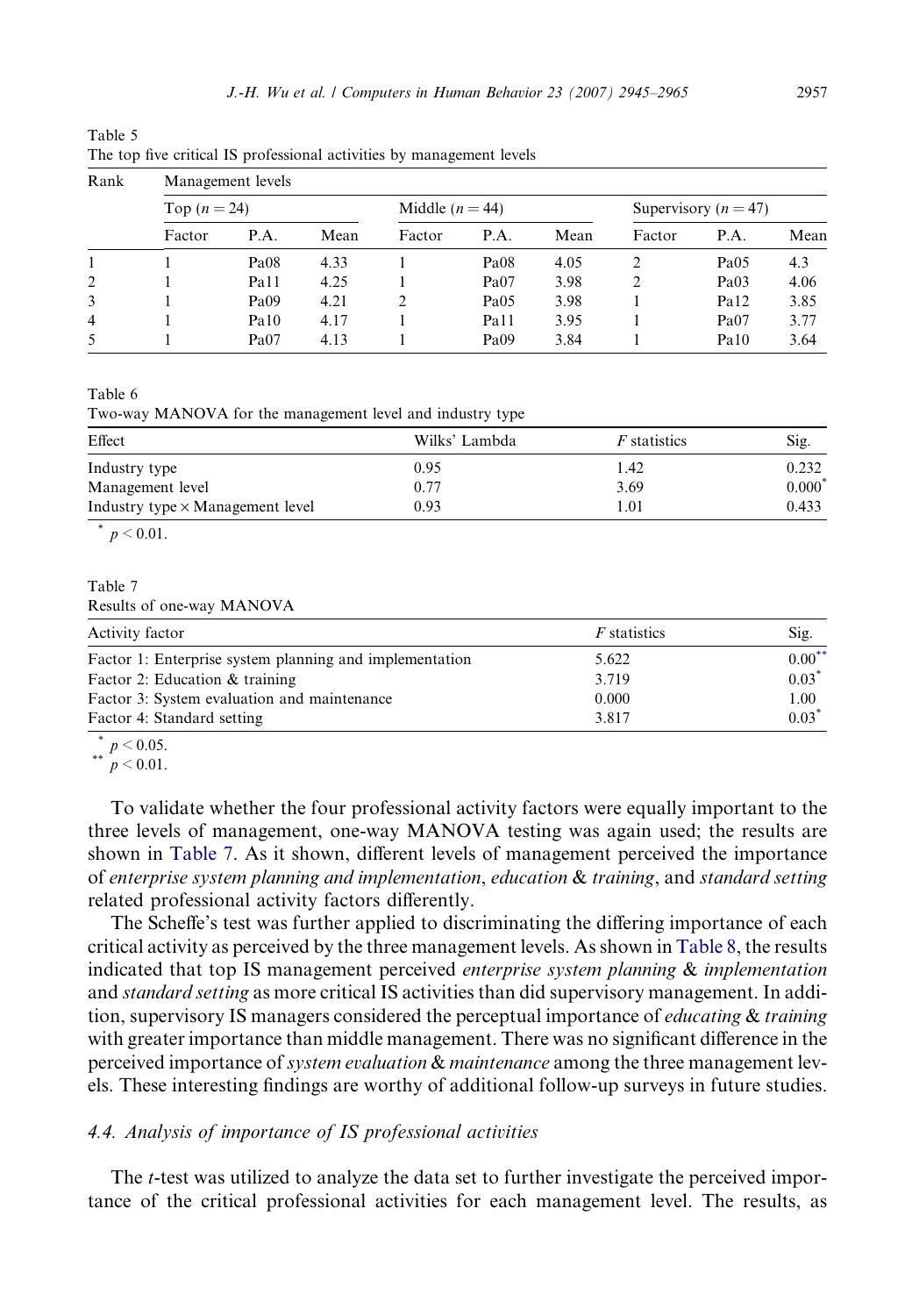| Activity factor                             | Between management levels | Mean difference | Sig.    |  |
|---------------------------------------------|---------------------------|-----------------|---------|--|
| Factor 1: Enterprise system                 | Supervisory vs. middle    | $-7.83$         | 0.16    |  |
| planning and implementation                 | Middle vs. top            | $-8.16$         | 0.26    |  |
|                                             | Top vs. supervisory       | 15.98           | $0.01*$ |  |
| Factor 2: Education & training              | Supervisory vs. middle    | 10.24           | $0.04*$ |  |
|                                             | Middle vs. top            | $-1.05$         | 0.98    |  |
|                                             | Top vs. supervisory       | $-9.20$         | 0.16    |  |
| Factor 3: System evaluation and maintenance | Supervisory vs. middle    | 0.08            | 1.00    |  |
|                                             | Middle vs. top            | $-0.09$         | 1.00    |  |
|                                             | Top vs. supervisory       | 0.02            | 1.00    |  |
| Factor 4: Standard setting                  | Supervisory vs. middle    | $-8.55$         | 0.15    |  |
|                                             | Middle vs. top            | $-4.68$         | 0.67    |  |
|                                             | Top vs. supervisory       | 13.23           | $0.04*$ |  |

#### <span id="page-13-0"></span>Table 8

Scheffe's multiple comparisons of activity factors among management levels

 $p < 0.05$ .

shown in Table 9, indicated that surprisingly, the top management ranked more professional activities as more important than the middle and supervisory management levels. Middle management ranked more professional activities higher in importance than did supervisory management. These findings indicated that from supervisory to middle management, enhancing their capability to perform professional activities such as support information access and security (Pa11), manage/plan corporate IS strategies, strategic applications, technology architecture (Pa9), manage/plan systems development/implementation (Pa7), analyze business problems and IS solutions (Pa8) were most important. Similarly,

Table 9

t-Test of perceived importance of professional activity by management levels

| Factor |                  | Critical IS activity                                                                    | Management levels (test)<br>value $= 3.5$ |                      |                           |
|--------|------------------|-----------------------------------------------------------------------------------------|-------------------------------------------|----------------------|---------------------------|
|        |                  |                                                                                         | Top<br>$(n = 24)$                         | Middle<br>$(n = 44)$ | Supervisory<br>$(n = 47)$ |
| 4      | Pal              | Establish IS documentation standard                                                     | **                                        |                      |                           |
| 4      | Pa <sub>2</sub>  | Establish IS operation standard                                                         | **                                        |                      |                           |
| 2      | Pa <sub>3</sub>  | Reskill IS personnel                                                                    | **                                        | ×.                   | **                        |
| 2      | Pa5              | Manage IS crisis                                                                        |                                           | **                   | **                        |
| 1      | Pa7              | Manage/plan systems development/implementation                                          | **                                        | **                   |                           |
| 1      | Pa8              | Analyze business problems and IS solutions                                              | **                                        | **                   |                           |
| 1      | Pa <sub>9</sub>  | Manage/plan corporate IS strategies, strategic<br>applications, technology architecture | **                                        | ×.                   |                           |
| 1      | Pal <sub>1</sub> | Support information access and security                                                 | **                                        | **                   |                           |
| 1      | Pa <sub>10</sub> | Manage/plan feasibility/approval process<br>for new systems and technology              | **                                        |                      |                           |
| 1      | Pa <sub>12</sub> | Integrate existing and new business applications                                        | **                                        |                      | ÷                         |
|        | Pa <sub>20</sub> | Manage vender partnerships                                                              | *                                         |                      |                           |
|        |                  | Total                                                                                   | 11                                        | 6                    | 3                         |

 $p \le 0.01$ .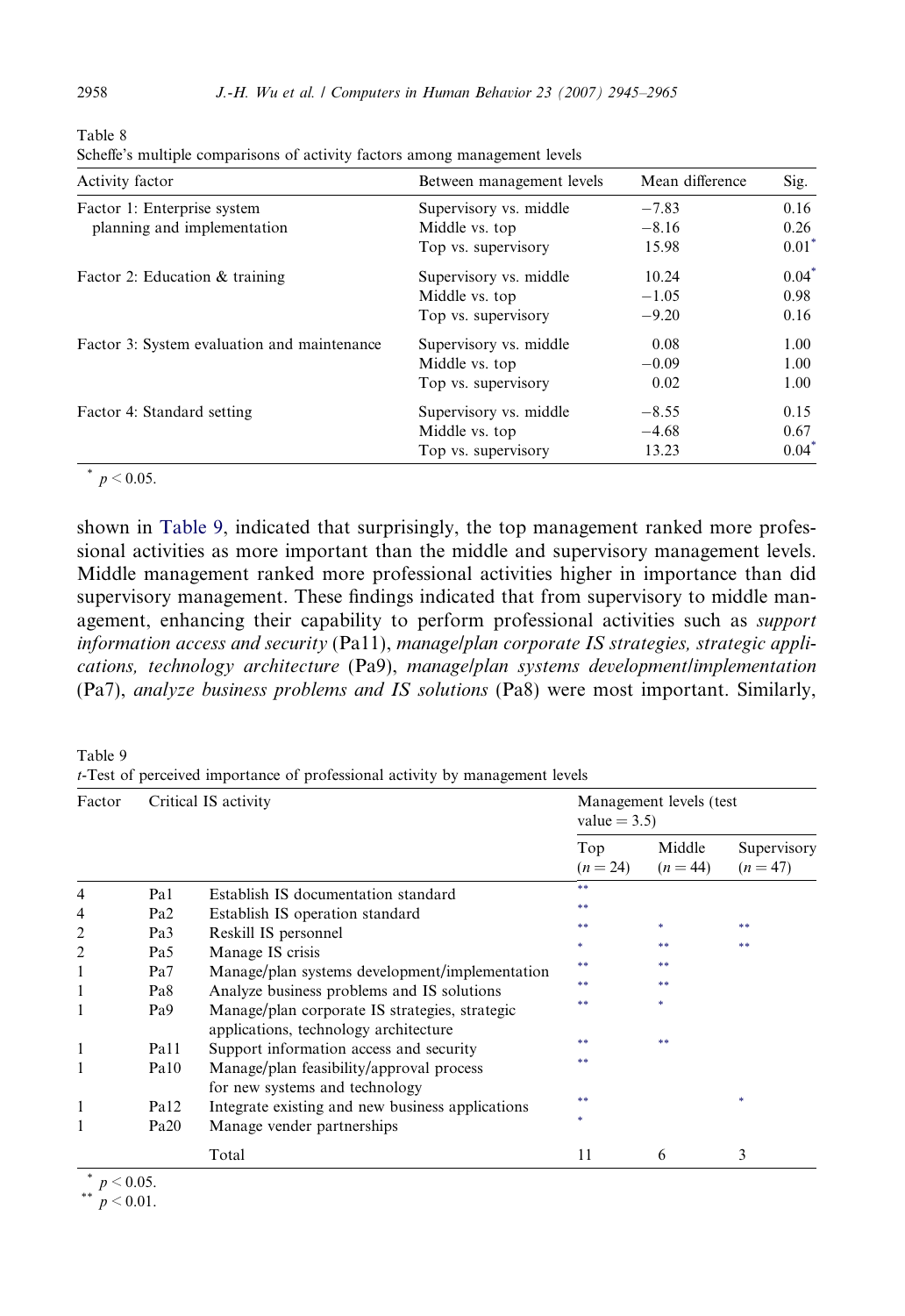| Management level         | Factor         | P.A.             | Pc1    | Pc <sub>2</sub> | Pc3    | Pc4 | Pc5    | Pc <sub>6</sub> | Pc7 | Pc8    | Pc9    | Pc10    | Pc11 | Pc12   | Pc13 | Pc14 | $\boldsymbol{N}$                        |
|--------------------------|----------------|------------------|--------|-----------------|--------|-----|--------|-----------------|-----|--------|--------|---------|------|--------|------|------|-----------------------------------------|
| Top level                | $\overline{4}$ | Pa1              | $\ast$ | $\ast$          | $\ast$ |     | $\ast$ | $\ast$          |     |        | $\ast$ | $\ast$  |      |        |      |      | 19                                      |
|                          | 4              | Pa <sub>2</sub>  | $\ast$ | $\ast$          |        |     | $\ast$ |                 |     |        |        | $\star$ |      | $\ast$ |      |      | 19                                      |
|                          |                | Pa <sub>3</sub>  |        |                 | $\ast$ |     |        |                 |     |        |        |         |      |        |      |      | 18                                      |
|                          |                | Pa5              |        |                 |        |     |        |                 |     | $\ast$ |        |         |      |        |      |      | 17                                      |
|                          |                | Pa7              | $\ast$ |                 |        |     |        |                 |     |        |        |         |      |        |      |      | 20                                      |
|                          |                | Pa8              | *      |                 |        |     |        |                 |     |        |        |         |      |        |      |      |                                         |
|                          |                | Pa <sub>9</sub>  | $\ast$ |                 |        |     |        |                 |     |        |        |         |      |        |      |      | $\begin{array}{c} 21 \\ 22 \end{array}$ |
|                          |                | Pa10             | $\ast$ |                 |        |     |        |                 |     |        |        |         |      |        |      |      | 21                                      |
|                          |                | Pa11             |        |                 |        |     |        |                 |     |        |        |         |      |        |      |      | 21                                      |
|                          |                | Pa12             | $\ast$ |                 | $\ast$ |     |        |                 |     |        |        |         |      |        |      |      | 19                                      |
|                          |                | Pa <sub>20</sub> |        |                 |        |     |        |                 |     |        |        |         |      |        |      |      | 19                                      |
| Middle level             | 2              | Pa <sub>3</sub>  |        |                 |        |     |        |                 |     |        | $\ast$ |         |      |        |      |      | 32                                      |
|                          | $\mathfrak{D}$ | Pa5              |        |                 |        |     |        |                 |     |        |        |         |      |        |      |      | 33                                      |
|                          |                | Pa7              | *      |                 |        |     |        |                 |     |        |        |         |      |        |      |      | 33                                      |
|                          |                | Pa8              | $\ast$ |                 |        |     |        |                 |     |        |        |         |      |        |      |      | 35                                      |
|                          |                | Pa9              |        |                 |        |     |        |                 |     |        |        |         |      |        |      |      | $30\,$                                  |
|                          |                | Pa11             |        |                 | $\ast$ |     |        |                 |     |        |        |         |      |        |      |      | 35                                      |
| Supervisory level        | $\overline{2}$ | Pa <sub>3</sub>  |        |                 |        |     |        |                 |     |        |        |         |      |        |      |      | 38                                      |
|                          | 2              | Pa5              |        |                 |        |     |        |                 |     |        |        |         |      |        |      |      | 39                                      |
|                          |                | Pa12             |        |                 |        |     |        |                 |     |        |        |         |      |        |      |      | 31                                      |
| No of ratios $\geq 50\%$ |                |                  | 9      | 5               | 11     |     | 14     | 3               | 5   | 7      | 14     | 6       | 1    | 10     |      |      | $\bar{\times}$                          |

<span id="page-14-0"></span>Table 10Frequency analysis of IS critical professional activities and skills/knowledge

\*The ratios of frequencies are greater than 50%.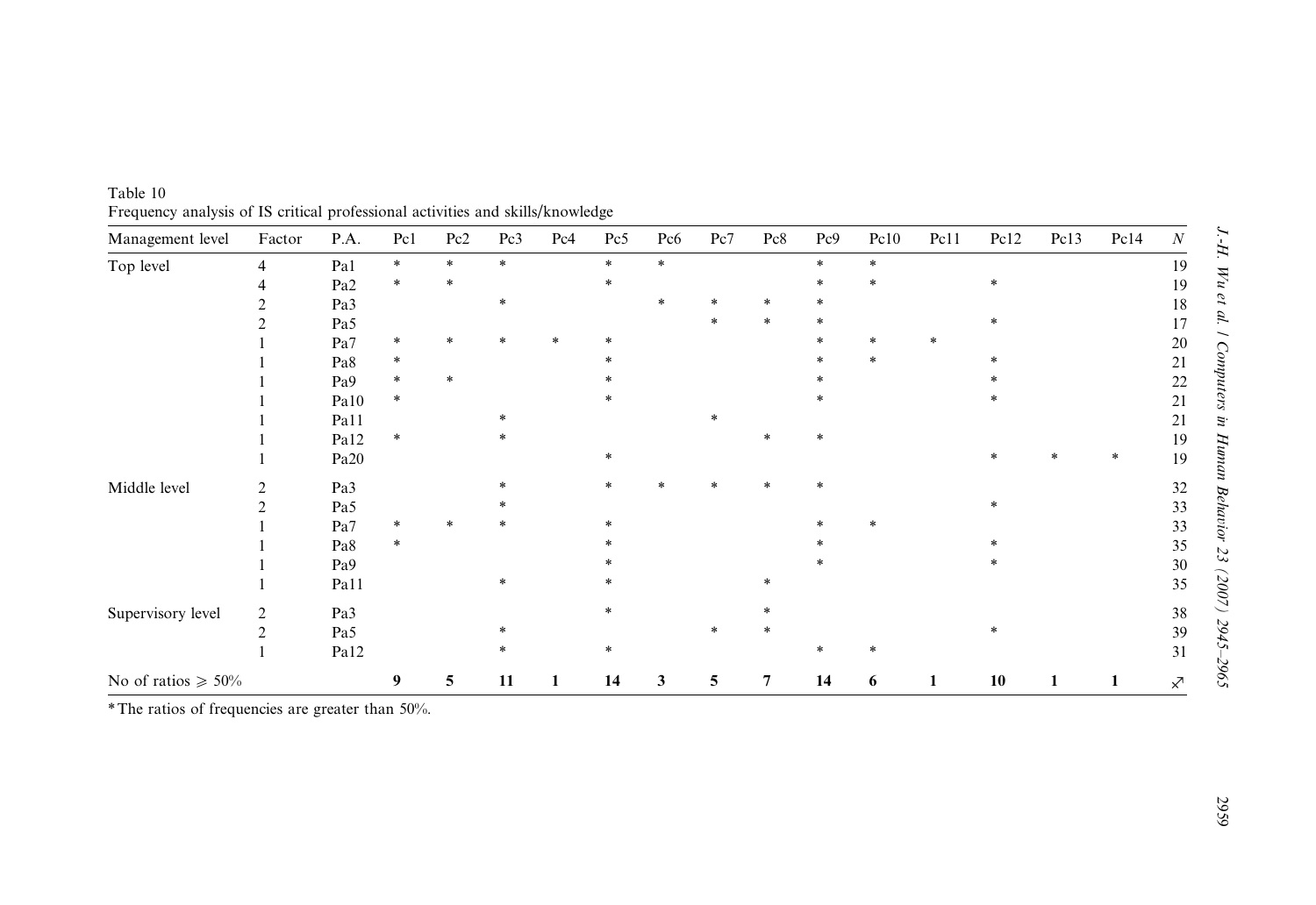from middle to top management, enhancing their capability to perform professional activities such as managelplan feasibilitylapproval process for new systems and technology (Pa10), manage vender partnerships (Pa20), establish IS documentation standard (Pa1), establish IS operation standard (Pa2) were most important.

## 4.5. Analysis of the relationship between critical professional activities and skills/knowledge

The frequency ratio approach was used in our analysis of the relationship between the professional activities and skills/knowledge. The frequency ratio was calculated using the summation of the frequencies of skill/knowledge required to perform the professional activities selected by IS managers at each level of management as discussed in [Table 9.](#page-13-0) This frequency ratio was used to determine which skill/knowledge was important in performing each professional activity at each management level. If the ratio was greater than 50%, it was considered an important skill/knowledge for executing the associated professional activity. That is, more than half of the managers at each level considered the skill/knowledge necessary for them to carry out their professional activities. Interestingly, to perform a particular professional activity, the requisite skills/ knowledge varies for different management levels. For instance, to perform reskill IS personnel (Pa3), top, middle, and supervisory managements required 5, 6, and 2 professional skills/knowledge, respectively. These results are summarized as in [Table 10](#page-14-0).

In summary, [Table 10](#page-14-0) shows the professional activity for each management level and the corresponding skills and knowledge required to perform those activities. To perform the professional activities proficiently, all levels of management required the following skills: database management (Pc3), business domain knowledge (Pc5), telecommunications and network (Pc7), operating systems (Pc8), systems integration (Pc9), project management (Pc10), and *analysis and judgment* (Pc12). Middle management required the above skills plus systems *analysis and design* (Pc1), *system life cycle management* (Pc2), and *pro*gramming language (Pc6). Top management required the same skill set as middle management plus *distributed systems* (Pc4), *information technology management* (Pc11), communication and coordination (Pc13), and teamwork (Pc14). This shows that the professional activity and skills/knowledge portfolios by management level. Among the 14 professional skills/knowledge, database management (Pc3), business domain knowledge (Pc5), systems integration (Pc9), analysis and judgment (Pc12) were the most widely required skills/knowledge in terms of the frequency cited (as shown in the bottom of [Table 10\)](#page-14-0). Conversely, distributed systems (Pc4), information technology management (Pc11), communication and coordination (Pc13), and teamworking (Pc14) skills were ranked the least important.

## 5. Discussion and conclusions

This study investigated the importance of professional activities and the associated professional skills/knowledge for each level of management within IS departments. The results indicated that the importance of the professional activities was viewed in significantly different ways by each level of IS management; but was not viewed as significantly different by the two types of industry (i.e. manufacturing and service). One explanation for this result may be that, in general, for all firms, IS managers typically perform similar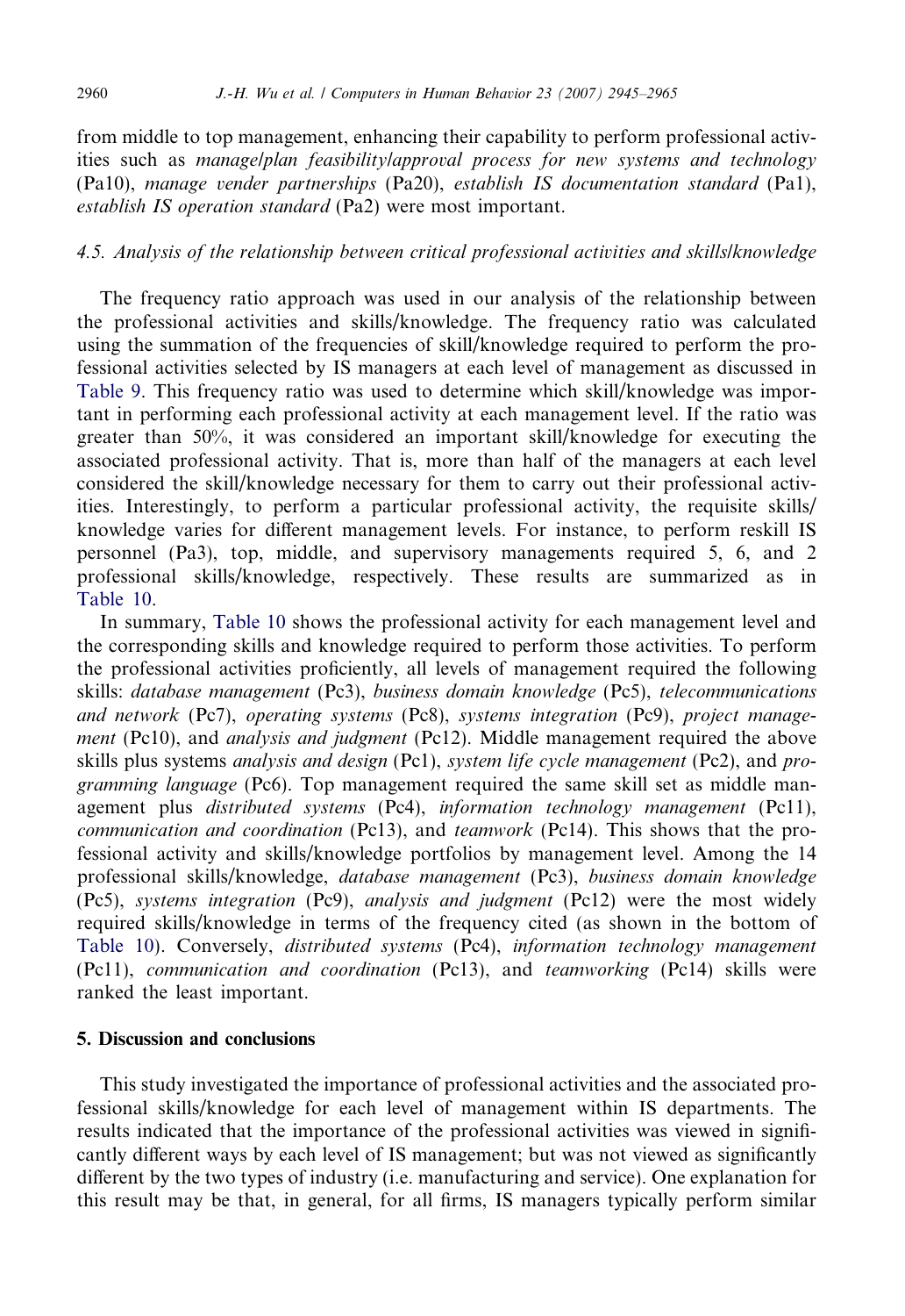|                                  | Factor         | Top level              |                                                                                            |                  | Middle level                                                                               |                  | Supervisory level                                   |  |  |
|----------------------------------|----------------|------------------------|--------------------------------------------------------------------------------------------|------------------|--------------------------------------------------------------------------------------------|------------------|-----------------------------------------------------|--|--|
| IS manager's<br>critical         | 4              | Pal<br>Pa <sub>2</sub> | Establish IS documentation standard<br>Establish IS operation standard                     |                  |                                                                                            |                  |                                                     |  |  |
| activities                       | $\overline{2}$ | Pa <sub>3</sub>        | Reskill IS personnel                                                                       |                  | Pa <sub>3</sub><br>Reskill IS personnel                                                    |                  | Reskill IS personnel                                |  |  |
|                                  |                | Pa5                    | Manage IS crisis                                                                           |                  | Manage IS crisis                                                                           | Pa5              | Manage IS crisis                                    |  |  |
|                                  | 1              | Pa7                    | Manage/plan systems development/<br>implementation                                         | Pa7              | Manage/plan systems<br>development/implementation                                          |                  |                                                     |  |  |
|                                  |                | Pa8                    | Analyze business problems and IS<br>solutions                                              | Pa8              | Analyze business problems and<br>IS solutions                                              |                  |                                                     |  |  |
|                                  |                | Pa <sub>9</sub>        | Manage/plan corporate IS strategies,<br>strategic applications, technology<br>architecture | Pa <sub>9</sub>  | Manage/plan corporate IS<br>strategies, strategic applications,<br>technology architecture |                  |                                                     |  |  |
|                                  |                | Pal <sub>1</sub>       | Support information access and security                                                    | Pa <sub>11</sub> | Support information access and<br>security                                                 |                  |                                                     |  |  |
|                                  |                | Pa <sub>12</sub>       | Integrate existing and new business<br>applications                                        |                  |                                                                                            | Pa <sub>12</sub> | Integrate existing and<br>new business applications |  |  |
|                                  |                | Pa <sub>10</sub>       | Manage/plan feasibility/approval process<br>for new systems and technology                 |                  |                                                                                            |                  |                                                     |  |  |
|                                  |                | Pa <sub>20</sub>       | Manage vender partnerships                                                                 |                  |                                                                                            |                  |                                                     |  |  |
| IS manager's                     |                | Pc1                    | Systems analysis and design                                                                | Pc1              | Systems analysis and design                                                                |                  |                                                     |  |  |
| skills/knowledge<br>requirements |                | Pc <sub>2</sub>        | System life cycle management                                                               | Pc <sub>2</sub>  | System life cycle management                                                               |                  |                                                     |  |  |
|                                  |                | Pc3<br>Pc <sub>4</sub> | Database management<br>Distributed systems                                                 | Pc3              | Database management                                                                        | Pc3              | Database management                                 |  |  |
|                                  |                | Pc5                    | Business domain knowledge                                                                  | Pc <sub>5</sub>  | Business domain knowledge                                                                  | Pc5              | Business domain knowledge                           |  |  |
|                                  |                | Pc <sub>6</sub>        | Programming language                                                                       | Pc <sub>6</sub>  | Programming language                                                                       |                  |                                                     |  |  |
|                                  |                | Pc7                    | Telecommunications and network                                                             | Pc7              | Telecommunications and<br>network                                                          | Pc7              | Telecommunications<br>and network                   |  |  |
|                                  |                |                        |                                                                                            | Pc8              | Operating systems                                                                          | Pc8              | Operating systems                                   |  |  |
|                                  |                | Pc8                    | Operating systems                                                                          | Pc9              | Systems integration                                                                        | Pc <sub>9</sub>  | Systems integration                                 |  |  |
|                                  |                | Pc9                    | Systems integration                                                                        | Pc10             | Project management                                                                         | Pc10             | Project management                                  |  |  |
|                                  |                | Pc10                   | Project management                                                                         |                  |                                                                                            |                  |                                                     |  |  |
|                                  |                | Pc11                   | Information technology management                                                          | Pc12             | Analysis and judgment                                                                      | Pc12             | Analysis and judgment                               |  |  |
|                                  |                | Pc12                   | Analysis and judgment                                                                      |                  |                                                                                            |                  |                                                     |  |  |
|                                  |                | Pc13                   | Communication and coordination                                                             |                  |                                                                                            |                  |                                                     |  |  |
|                                  |                | Pc14                   | Teamworking                                                                                |                  |                                                                                            |                  |                                                     |  |  |

<span id="page-16-0"></span>Table 11 Portfolios of critical IS activities and professional skills/knowledge by management levels

2961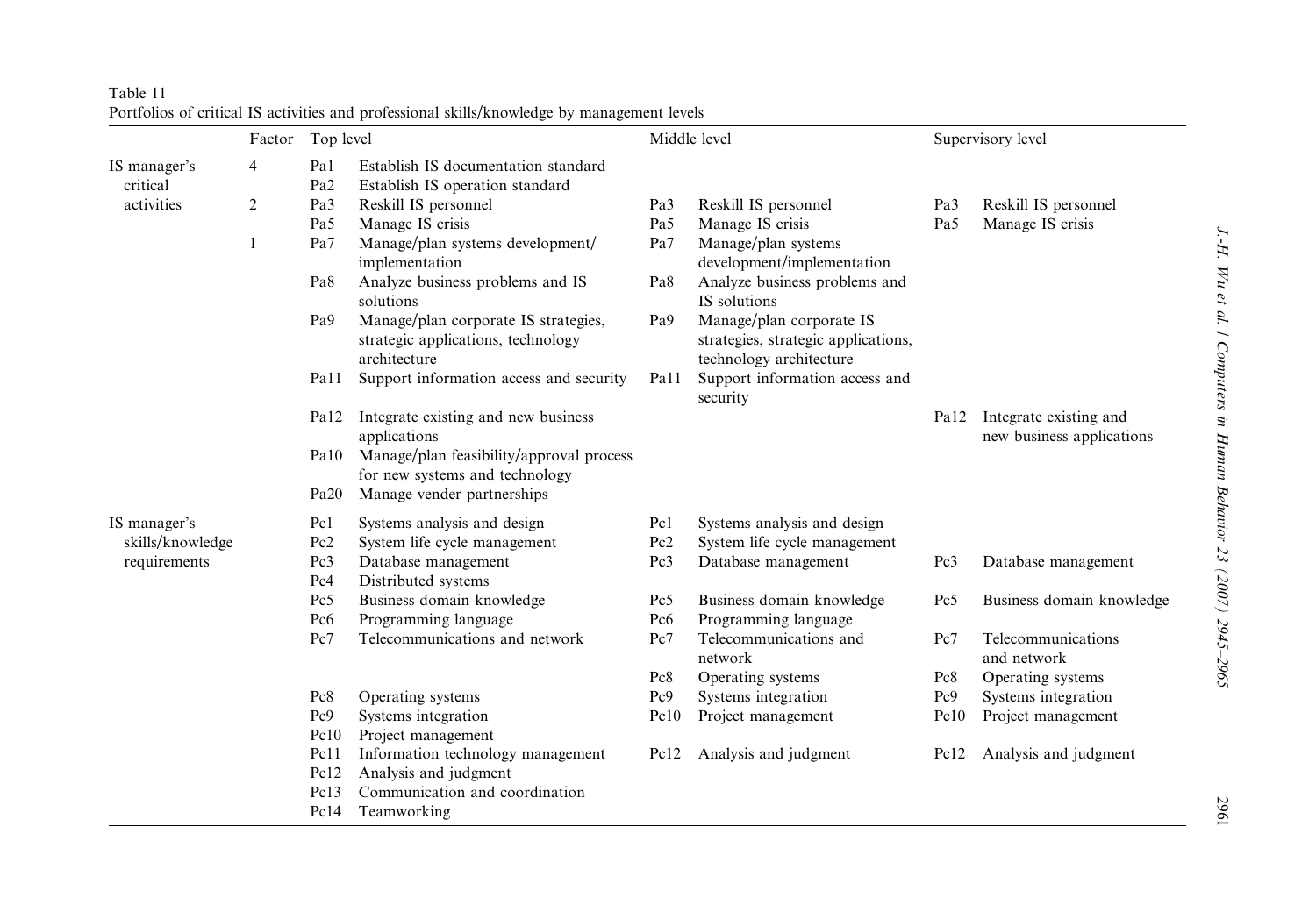functions when managing IS resources, influencing IS strategy, or assuming responsibility for the IS planning in order to cope with a firm's competitive environment. Different types of industry notwithstanding, there is a remarkable degree of homogeneity in IS professional activities regardless of industry. However, the different levels of management play different roles; thereby, necessitating different emphases on particular professional activities and skills/knowledge. The IS professional activities and skills/knowledge portfolios by management level are summarized in [Table 11](#page-16-0).

Our findings provide empirical insight into the ACM to explain the perceived importance of professional activities and the associated skills/knowledge for each level of IS management. The findings from this study have several implications for practitioners. IS manager's professional development training should not be conducted on an ad hoc basis; namely, the training courses must not be based only on the employer's intuitions, opinions of the human resource department staff or simply suggested by external consultants based on popular business environment trends. These kinds of educational training approaches will only provide some people with needed training, which is neither sufficient or efficient to meet real IS challenges in a highly competitive business environment.

The ACM associated with [Table 11](#page-16-0) is of particular value to those concerned with IS professional training and development in large organizations. It provides a template to help educators, IS training program curriculum developers identify the necessary professional activities and job skills/knowledge for each level of IS management. Practitioners can further develop clear skills portfolios that accurately account for the complete mix of job skills/knowledge required for all IS management levels in their own specific context. Once the job skills/knowledge for each IS management level have been identified, a parallel hierarchy of required training responses could be identified. The resulting hierarchy of job skills/knowledge then guides all IS organizational professional development activities.

Understanding the importance of critical professional activities and the related skills/ knowledge for each level of IS management may be critical in successful enterprise professional development. While this study has some interesting results, they should be interpreted with caution. Although the surveyed managers represent a wide diversity of organizations, the sample total of 115 subjects may not be sufficient enough to generalize on the complete population of IS managers. The lopsided sample size among the three management levels could also lower the significance of the study results. This work is a series of researches that focused on professional competency development. Further research directions are abundant. For instance, the results of this study are based on self-perceptions, yielding the limitation that the perceived importance may not equal the actual importance. Other research can compare different sized organizations and industry types, e.g., the software industry, to investigate IS management and professional competency.

## Acknowledgement

This research was supported by the National Science Council of Taiwan, under operating grant NSC91-2416-H-110-010 and was particularly supported by Aim for the Top University Plan of the National Sun Yat-Sen University and Ministry of Education, Taiwan.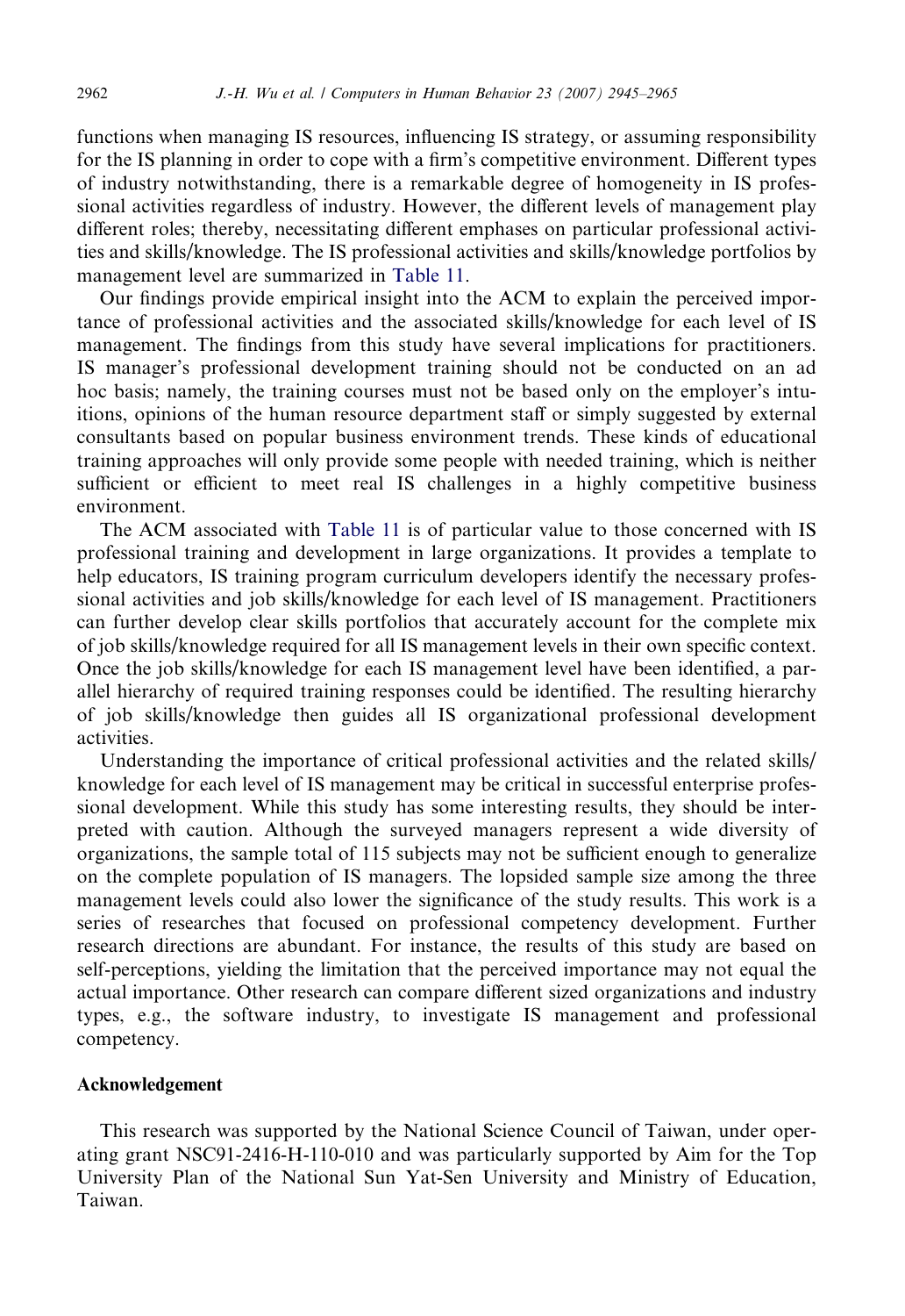|                  |                | Code Factor IS critical activity                                                              | Management levels |                |                      |                |                           |                          |  |  |
|------------------|----------------|-----------------------------------------------------------------------------------------------|-------------------|----------------|----------------------|----------------|---------------------------|--------------------------|--|--|
|                  |                |                                                                                               | Top<br>$(n = 24)$ |                | Middle<br>$(n = 44)$ |                | Supervisory<br>$(n = 47)$ |                          |  |  |
|                  |                |                                                                                               | Mean              | Rank           | Mean                 | Rank           |                           | Mean Rank                |  |  |
| Pa7              | $\mathbf{1}$   | Manage/plan systems<br>development/<br>implementation                                         | 4.13              | 5              | 3.98                 | $\mathfrak{D}$ | 3.77                      | $\overline{\mathcal{L}}$ |  |  |
| Pa8              | $\mathbf{1}$   | Analyze business problems<br>and IS solutions                                                 | 4.33              | $\mathbf{1}$   | 4.05                 | $\mathbf{1}$   | 3.4                       | 10                       |  |  |
| Pa <sub>9</sub>  | 1              | Manage/plan corporate IS<br>strategies, strategic<br>applications, technology<br>architecture | 4.21              | 3              | 3.84                 | 5              | 3.3                       | 13                       |  |  |
| Pa <sub>10</sub> | $\mathbf{1}$   | Manage/plan feasibility/<br>approval process for new<br>systems and technology                | 4.17              | $\overline{4}$ | 3.68                 | 9              | 3.64                      | 5                        |  |  |
| Pa11             | $\mathbf{1}$   | Support information access<br>and security                                                    | 4.25              | $\overline{2}$ | 3.95                 | $\overline{4}$ | 3.64                      | 5                        |  |  |
| Pa12             | $\mathbf{1}$   | Integrate existing and new<br>business applications                                           | 3.96              | 10             | 3.8                  | $\tau$         | 3.85                      | 3                        |  |  |
| Pa <sub>20</sub> | $\mathbf{1}$   | Manage vendor<br>partnerships                                                                 | 3.92              | 11             | 3.55                 | 13             | 3.21                      | 14                       |  |  |
| Pa <sub>3</sub>  | $\overline{c}$ | Reskill IS personnel                                                                          | 4.08              | 6              | 3.82                 | 6              | 4.06                      | $\overline{c}$           |  |  |
| Pa4              | $\overline{2}$ | Train and educate end users                                                                   | 3.42              | 14             | 3.48                 | 14             | 3.62                      | $\overline{7}$           |  |  |
| Pa5              | $\overline{2}$ | Manage IS crisis                                                                              | 4                 | 9              | 3.98                 | $\overline{2}$ | 4.3                       | $\mathbf{1}$             |  |  |
| Pa <sub>15</sub> | 3              | Support end-user<br>computing                                                                 | 3.08              | 15             | 3.18                 | 15             | 3.13                      | 15                       |  |  |
| Pa16             | 3              | Implement system<br>evaluation processes                                                      | 3.79              | 13             | 3.61                 | 11             | 3.49                      | 8                        |  |  |
| Pa19             | 3              | Facilitate and monitor<br>contract progress                                                   | 3.92              | 11             | 3.61                 | 11             | 3.4                       | 10                       |  |  |
| Pa1              | $\overline{4}$ | Establish IS documentation<br>standard                                                        | 4.04              | $\overline{7}$ | 3.64                 | 10             | 3.34                      | 12                       |  |  |
| Pa <sub>2</sub>  | $\overline{4}$ | Establish IS operation<br>standard                                                            | 4.04              | $\overline{7}$ | 3.77                 | 8              | 3.47                      | 9                        |  |  |

# <span id="page-18-0"></span>Appendix A. Descriptive statistic of critical professional activities by management levels

# References

Benamati, J., & Lederer, A. L. (2001). Coping with rapid changes in IT. Communications of the ACM, 44, 83-88. Brown, C. V. (1999). Horizontal mechanisms under differing IS organization contexts. MIS Quarterly, 23, 421–454. Byrne, D. J., & Moore, J. L. (1997). A comparison between the recommendations of computing curriculum 1991 and the views of software development managers in Ireland. Computers & Education, 28, 145–154.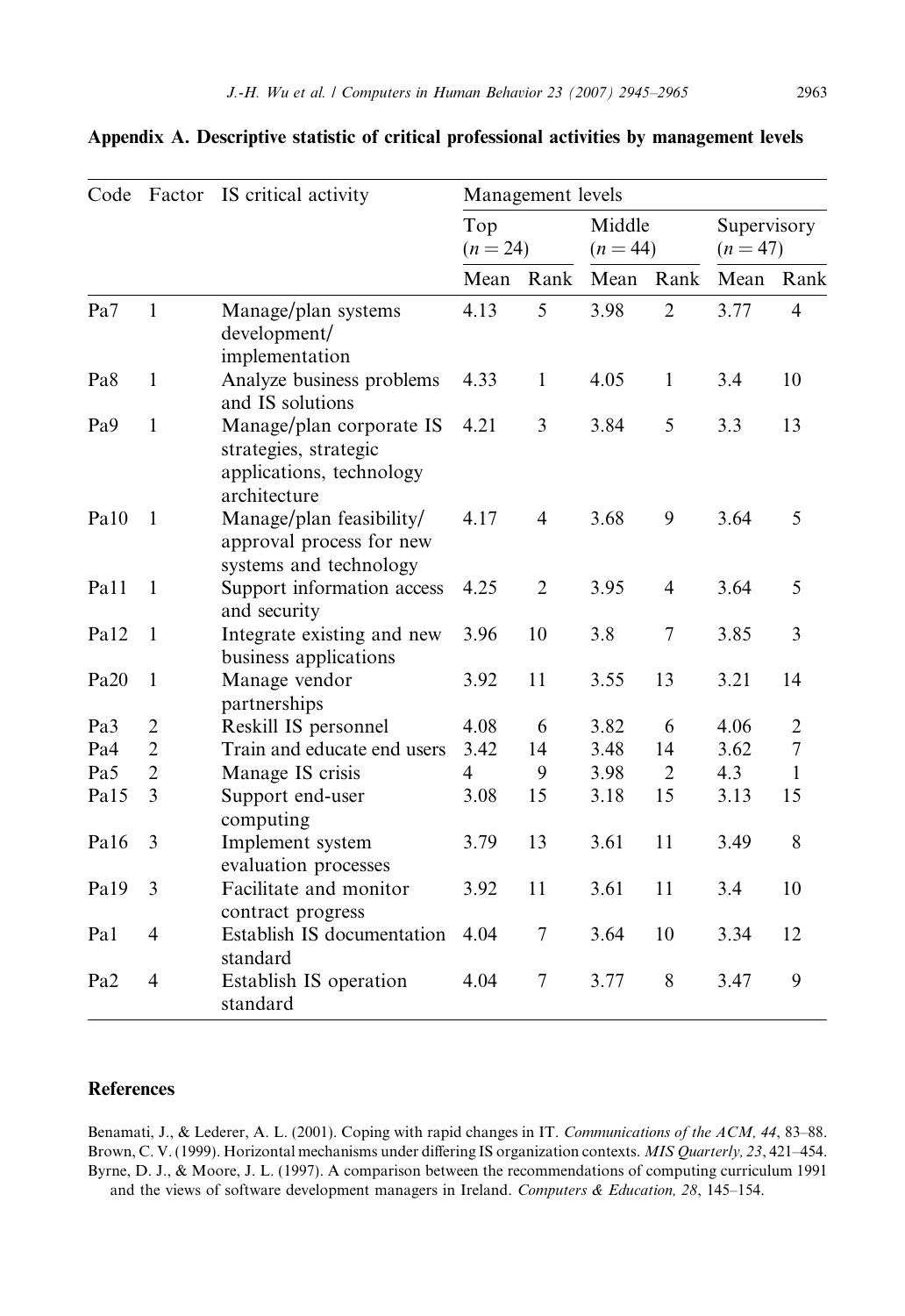- <span id="page-19-0"></span>Chau, P. Y. K. (1995). Factors used in the selection of packaged software in small businesses: views of owners and managers. *Information & Management*, 29, 71–78.
- Clarke, V. A., & Teague, G. J. (1996). Characterizations of computing careers: students and professionals disagree. Computers & Education, 26, 241–246.
- Couger, J. D., Davis, G. B., Dologite, D. G., Feinstein, D. L., Gorgone, J. T., Jenkin, A. M., et al. (1995). IS '95: Guideline for undergraduate IS curriculum. MIS Ouarterly, 19, 341–359.
- CSU Human Resource Administration. (1996, April 1). Classification and qualification standards: technical & support services – equipment systems specialist. Retrieved: July 7, 2004. Available from [http://www.cal](http://www.calstate.edu/HRAdm/pdf/R09/Equip_Systems_Specialist.pdf)[state.edu/HRAdm/pdf/R09/Equip\\_Systems\\_Specialist.pdf.](http://www.calstate.edu/HRAdm/pdf/R09/Equip_Systems_Specialist.pdf)
- Cuevas, H. M., Fiore, S. M., Bowers, C. A., & Salas, E. (2004). Fostering constructive cognitive and metacognitive activity in computer-based complex task training environments. Computers in Human Behavior, 20, 225–241.
- Earl, M. J., & Feeny, D. F. (1994). Is your CIO adding value? Sloan Management Review, 35, 11–19.
- Feeny, D. F., Edwards, B. R., & Simpson, K. M. (1992). Understanding the CEO/CIO relationship. MIS Quarterly, 16, 435–448.
- Feeny, D. F., & Willcocks, L. P. (1998). Core IS capabilities for exploiting information technology. Sloan Management Review, 39, 9–21.
- Fuller, M. K., & Swanson, E. B. (1992). Information centers as organizational innovation: exploring the correlates of implementation success. Journal of Management Information Systems, 9, 47–67.
- Gorgone, J. T., Davis, G. B., Valacich, J. S., Topi, H., Feinstein, D. L., & Longenecker, H. E. (2002). IS 2002: Model curriculum and guidelines for undergraduate degree programs in information systems. Association for Computing Machinery curricula recommendations. Retrieved: May 23, 2003. Available from [http://](http://www.acm.org/education/is2002.pdf) [www.acm.org/education/is2002.pdf](http://www.acm.org/education/is2002.pdf).
- Gorgone, J. T., & Gray, P. (2000). MSIS 2000: model curriculum and guidelines for graduate degree programs in information. Communications of the AIS, 3, 1–52.
- Grover, V., Jeong, S. R., Kettinger, W. J., & Lee, C. (1993). The chief information officer: a study of management roles. Journal of Management Information Systems, 10, 107–130.
- Hackman, J. R., & Oldham, G. R. (1980). Work redesign. MA: Addison-Weslley.
- Harris, J. G., De Long, D. W., & Donnellon, A. (2001). Do you have what it takes to be an e-manager? Strategy & Leadership, 29, 10–14.
- Heo, J., & Han, I. (2003). Performance measure of information systems (IS) in evolving computing environments: an empirical investigation. Information and Management, 40, 243–256.
- Jackson, B. E., Schuler, R. S., & Rivero, J. C. (1989). Organizational characteristics as predictors of personnel practices. Personnel Psychology, 42, 727–786.
- Kakabadse, A., & Korac-Kakabadse, N. (2000). Future role of IS/IT professionals. The Journal of Management Development, 19, 97–154.
- Karimi, J., Gupta, Y. P., & Somers, T. M. (1996). The congruence between a firm's competitive strategy and information technology leader's rank and role. Journal of Management Information Systems, 13, 63–88.
- Kester, L., Kirschner, P. A., van Merriënboer, J. J. G., & Baumer, A. (2001). Just-in-time information presentation and the acquisition of complex cognitive skills. Computers in Human Behavior, 17, 373–391.
- King, K. P. (2002). Educational technology professional development as transformative learning opportunities. Computers & Education, 39, 283–297.
- Klein, G., Jiang, J. J., & Sobol, M. G. (2001). A new view of IS personnel performance evaluation. Communications of the ACM, 44, 95–101.
- Kruchten, P. (2003). The rational unified process: An introduction (3rd ed.). MA: Addison Wesley.
- Laudon, K. C., & Laudon, J. P. (2002). Management information systems: Managing the digital firm (7th ed.). NJ: Prentice Hall.
- Lee, D. M. S., Trauth, E. M., & Farwell, D. (1995). Critical skills/knowledge requirements of IS professionals: a joint academic/industry investigation. MIS Quarterly, 19, 313-340.
- Lee, S., Koh, S., Yen, D., & Tang, H. L. (2002). Perception gaps between IS academics and IS practitioners: an exploratory study. Information & Management, 40, 51–61.
- Longenecker, C. O., & Fink, L. S. (2001). Improving management performance in rapidly changing organizations. Journal of Management Development, 20, 7–18.
- Markus, L. M., & Benjamin, R. I. (1997). The magic built theory in IT-enabled transformation. Sloan Management Review, 38, 55–68.